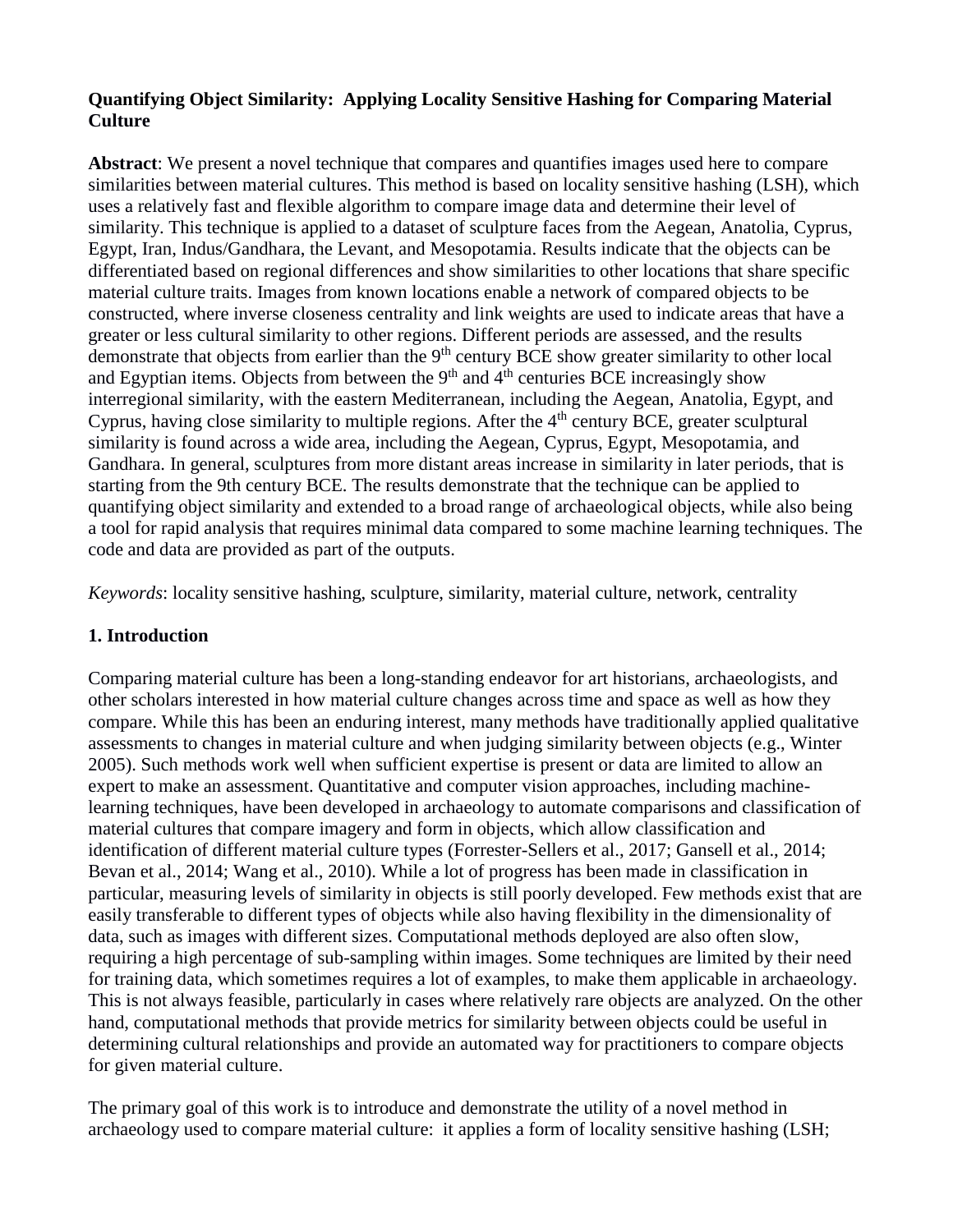Kulis et al., 2012; Paulevé et al., 2010). This is a family of algorithms that assess data similarity, including images and other forms of visual data. Among different visual media, the technique can be used to compare photographs to determine their similarities, including similarities between specific objects within images. By focusing on common and specific traits, such as faces on sculpture in this paper, then items from different regions and periods can be compared. The benefit of LSH is that it creates a similarity value when comparing two objects. If the locations of objects are known, then similarity scores can be mapped spatially and in relation to other comparable objects from different regions, allowing a relationship network to be created and analyzed. This helps to compare objects across regions, suggesting where common stylistic traits might be similar or shared. The LSH algorithm is also relatively fast, allowing many images to be compared. Another benefit is the minimal data requirement, as this technique can be used with two or more images. Overall, the method creates a quantitative-based output for object similarity. The technique can be extended to many types of object comparisons, including video and 3D images.

This work begins by providing background in the quantitative and computer vision techniques comparable to the approach taken here. Data and the cases applied in the analysis are also presented, including relevant background on the objects discussed. The deployed LSH method is discussed along with the graph analysis used to compare object similarity across networked regions in different periods. A test is done to demonstrate LSH's utility in addressing its intended design. Results from the approaches are then given, showing overall comparisons between the different regions and periods as well as outputs for the entire dataset. Discussions on the insights gained from the analysis and wider utility of the approach for material culture comparison is given. Future research potential is also discussed. As part of the output of this work, and given the utility of the approach to other forms of data, the code and sample data are provided for readers.

#### **2.0 Background**

# 2.1 *Quantitative Techniques for Object Similarity*

A variety of techniques have been created to measure object or image similarity, often falling under the wider field of computer vision. One family of techniques include scale-invariant feature transformation (SIFT), which can be used to recognize objects or features in images (Lowe, 1999). Methods related to this technique generally determine local key points where data from given base images are stored. Images can then be compared to these locally stored points of data to determine the level of similarity between two or more objects. Matching areas between images can be measured using Euclidean distances between points, where location, scale, and orientation of given points that closely match are considered to be good fits and are more likely to suggest similarity in images. The approach is a form of image descriptor, which compares base images or reference images to new images given in an assessment. Geometric blur is another technique that can be used to compare image similarity by looking at signal averages, including areas with sparse signals, to produce a signal discriminative descriptor (Berg et al., 2005). The image is blurred around given points in a picture, and samples are taken across these blurred regions which can then be compared to other images across comparable areas. Another approach is to use the silhouettes of image objects, by graphing the object edges (to represent the contours of the objects) to aid comparisons (Sebastian et al., 2002; Siddiqi et al., 1999). Scene gist is a method that represents a picture as a weighted set of dimensions and treats the scenes within it spatially; scene signatures are compared to different objects where similar spatial structure in images indicates objects are similar (Oliva and Torralba, 2001). Other approaches have emphasized speed in searching and identifying similarities. For instance, mean squared error is a simple technique that allows users to compare pixel values and return objects that have the most similar pixel values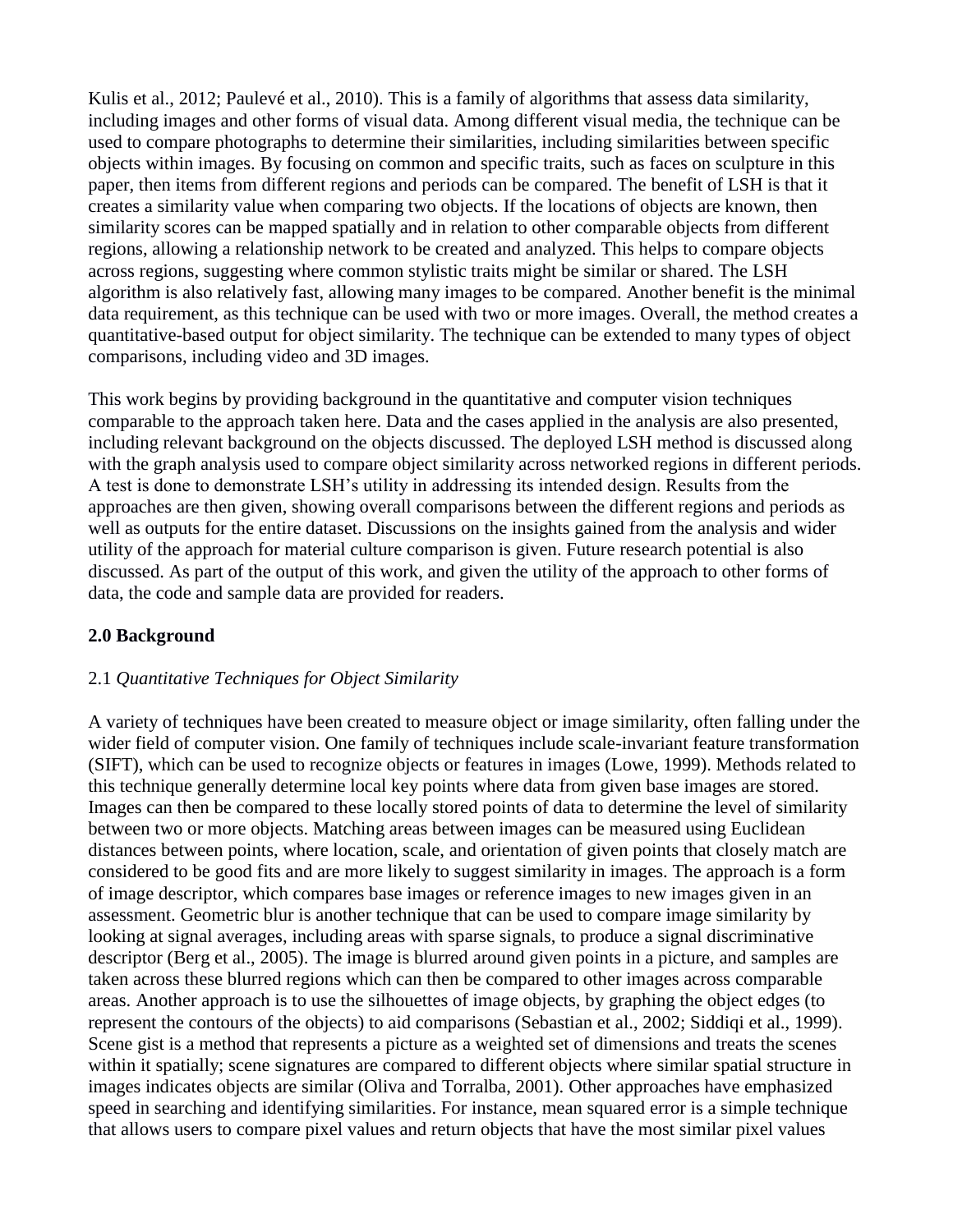based on minimal error between objects (Lehmann and Casella, 2011). This generally requires scaling the images to make them comparable, while also placing greater emphasis on images that produce outliers in results, which bias closely matched data.

Increasingly, deep learning techniques (Foster, 2019) have been employed to classify imagery, including 2D and 3D images, using such techniques as convolutional neural networks (Rawat and Wang, 2017) or restricted Boltzmann machines (Srivastava and Salakhutdinov, 2014). Both methods are a set of techniques that translate images through multiple analytical layers applying different weighted and transformational functions that reduce dimensions of data into informative sets that differentiate and, therefore classify, objects based on similarity levels. Ideally, the algorithms are trained using a subset or sample data, before they are then used to classify a full or larger number of images.

Generally, for all of these computer vision methods, algorithms that sample a greater percentage of images are more accurate, but they require more time and computational resources. For some of these methods even analyzing only a few images at megabyte scale can take considerable computational time. Additionally, some computer vision and machine learning techniques require base data or training sets, which may not always be available, particularly for rarer objects, as often found in archaeology. Many of these methods require images to have the same dimensions, which either may not be possible or requires even more processing time before the analysis can be completed. One set of methods that enable fast, generally accurate, comparisons, without requiring any training images, is LSH (Tsai and Yang, 2014; Jegou et al. 2008). LSH uses a sampling method, similar to some of the other computer vision techniques discussed above, but one that hashes datasets: it translates pixel values into fixedsize values called hashes. Hashes are then organized into "buckets" or containers based on similarity. Buckets are effective ways to organize data which can then be compared to other image data. Nearestneighbor, clustering methods, or direct comparisons can be applied to allow similarities in data (or hashes) to be measured; a similarity score resulting from the comparison of any two images across a given defined scene is provided. The advantage of this technique is that it is effective with multidimensional data, including 3D images, and it does not require the scaling of images, as methods like the mean squared error do. This is particularly beneficial when comparing legacy image data as well as newly-obtained images. LSH can also be used to segment images and be applied to object recognition and image indexing (Kacem et al., 2015). This has an advantage for image databases because it allows images to be organized based on similarities. Finally, compared to the methods described above, it is relatively fast at comparing a small or large set of images. These advantages make LSH useful for searching and comparing both large and small datasets when analyzing objects and their similarity in different images. These advantages have, in fact, led to similar LSH algorithms being used in image database searches, creating the possibility for fast comparisons of data (Paulevé et al., 2010).

To our knowledge, and despite its advantages, LSH methods have not been developed for archaeology. In this work, we demonstrate the advantages of LSH for comparing material culture using available images, while also making the code available so that other researchers can deploy this method in their own areas of interest.

# 2.2 *Applied Data*

There are conditions in which LSH is best used, where objects that are most comparable should be used in the method. For this paper, we attempt to show the utility of the approach by using data we are familiar with given our regional archaeological expertise. This has led us to develop several selective criteria in choosing our case study. First, while LSH can work with many types of images given to it,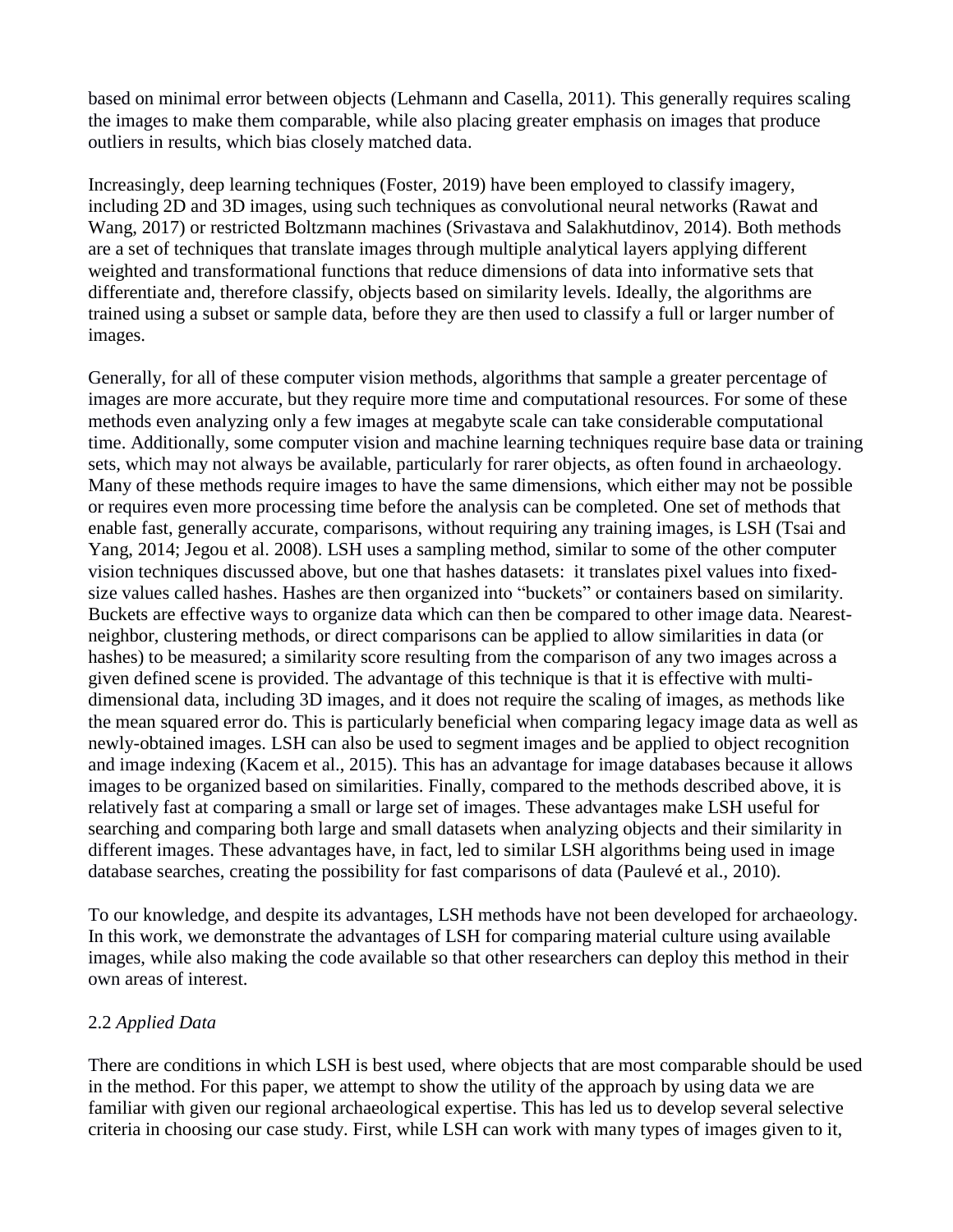the utility of the outputs is best realized by having a dataset that we have some understanding of so that accuracy can be evaluated. This enables a form of validation to be done in that we can check to see if similar objects appear as similar. Secondly, we wanted to have a dataset that was sufficiently spatially diffuse and numerically great enough to show the utility of the networking outputs developed from LSH that are discussed in the methods. Thirdly, we wanted to be sure that objects are comparable in their type, such as male statues, and regions (e.g., faces) within objects compared. This also required photographs to be taken from generally the same angle or perspective. Fourthly, there is a minimal data quality, that is pictures should not be too low of a resolution so that identification features (e.g., eyes, noses, cheeks) are present. Finally, we also wanted to work with samples that were legally acquired. Based on the criteria stated above, the statue data we found fit the qualities required. However, the method is intended to be general and can be applied to a variety of other objects.

While objects such as pottery, paintings, jewelry, and others could potentially be used with the approach discussed, we found that statues provided a sufficient number of examples while other artifacts we searched, including cylinder seals and ceramics, were not sufficient, at least for regions and periods we are familiar with. In the discussion, we summarize criteria, based on the results of this effort, that users can be used to guide the data selection process. We briefly discuss the dataset used in this work, which acts as a test case for the method's utility. We chose stone sculptures depicting human males, common to many Old World societies, to create the dataset applied here because they met our selection criteria discussed above. Stone sculptures are also common through many different periods, allowing comparisons to be measured both temporally and morphologically between given regions. Such sculptures have also been studied previously using alternative approaches to the one advanced here, which allows these results to be compared to other works. Our data, as well as the code used for this investigation, are provided here for download (see Supplementary Material).

The data covers the eastern Mediterranean and South-West Asia, with images focusing on the central sections of sculptured faces. The sculptures derive from the wider Aegean, Anatolia, Cyprus, Egypt, Levant, Mesopotamia, Iran, and Indus and Gandhara regions (Figure 1). A total of 233 images of statue faces are included. The regional breakdown of the statues is as follows: 31 Aegean, 10 Anatolia, 41 Cyprus, 52 Egypt, 24 Levant, 44 Mesopotamia, 10 Iran, 3 Indus, and 18 Gandhara. Ideally, we would use statues from well-defined archaeological sites, but not all examples derive from archaeological sites that are known, as statues were obtained in different periods. The periods covered by these sculptures range from the 3<sup>rd</sup> millennium BCE to the Late Roman period or about 300 CE. This wide spatial and temporal coverage allows comparisons to be made between these cultures and to see how cultural relationships changed over time. Part of the data are categorized as "pre-9th century BCE," which corresponds to the Bronze and Early Iron Ages in the Near East until about 900 BCE. The long period was marked by political fragmentation and city-states or regional states were common and persistent (Van de Mieroop, 2004). Interaction between political entities was frequent, and various levels of interaction occurred (e.g., commercial, diplomatic, and military), including the movement of merchants and artisans who helped spread specific material culture traits and stylistic motifs across wider areas (e.g., see Pfälzner, 2015; Stockhammer, 2013; Zaccagnini, 1983). Material culture of this period often retained markedly regional characteristics in comparison with later periods. Regions nearer to each other tended to display more similarities in their material cultures than more distant regions, although even between nearby regions clear physical differences are evident in sculpture and in other cultural items (Stiebing and Helft, 2018).

The following period in the sample data, referred to as the 9th-4th centuries BCE period, spans the 9th century to about 330 BCE. This is a period characterized by a succession of larger empires that controlled most of the Near East and Egypt (Cline and Graham, 2011). This is the start of the so-called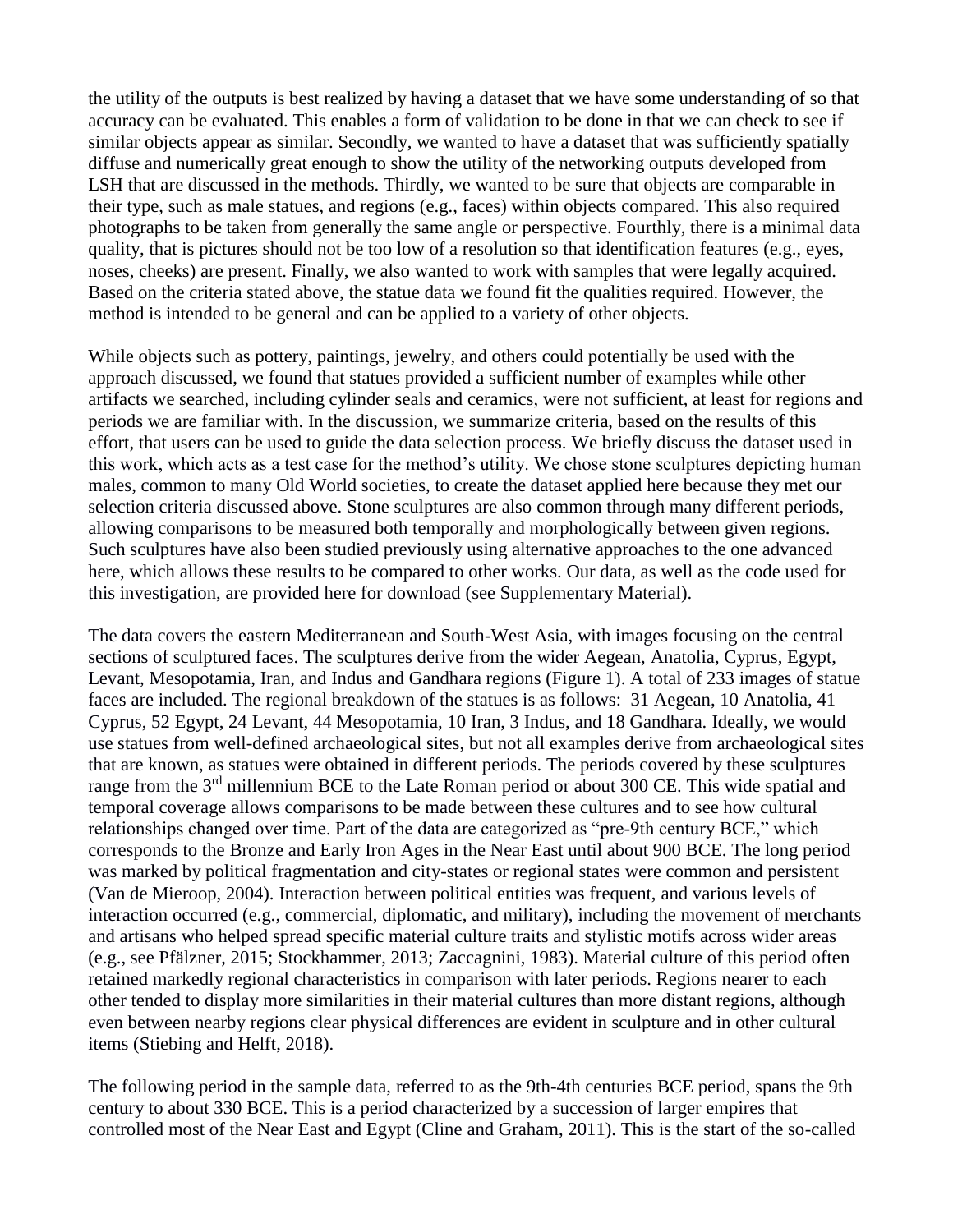Age of Empire period (AoE) in the Near East and Egypt. Amongst other empires, the Assyrian and Babylonian Empires brought together most areas of the Near East under their control, while the Achaemenid Empire extended from the Aegean to Central Asia, incorporating many cultures within its borders (Waters, 2014). This was a period of increased interregional similarities in material culture, due to the intensification of long-distance trade from the Mediterranean to Central Asia, and the movement of artisans across the wider Near East (Altaweel and Squitieri, 2018).

The following period is from the late 4th century BCE and into Late Antiquity, referred to as the post-4th century BCE period here. This was the period when, after Alexander the Great's conquests, the Near East from the Levant to eastern Iran was included under the Seleucid Empire, which promoted the establishment of colonies with Greek inhabitants across the empire (Wiesehöfer, 1996). Contact between the Greek and Near Eastern cultures was not new; however, interaction increased with the presence of Greek settlers throughout the Near East and Egypt, which boosted the blending of Greek and Near Eastern material cultural elements (Invernizzi, 2012; Burn, 2004). Egypt, too, participated in this phenomenon during the Ptolemaic dynasty, which greatly promoted the mixing of Greek and traditional Egyptian artistic motifs (Hill, 2016). Some stylistic features, such as naturalistic facial and hair details, as well as Greek-inspired style of folding cloth, made their way from the Mediterranean deep into Central Asia, including into India, and persisted there for centuries as witnessed by Gandhara culture (Behrendt, 2007).

Patterns of increasing interaction between cultures from the Mediterranean to Central Asia during the period covered by our study have been previously discussed in several archaeological works; however, our method proposes a quantitative way to demonstrate the increasing similarity in material culture that previous studies have tackled mostly through qualitative methods. By doing so, we intend to show that quantitative methods such as that we propose here can effectively help researchers interested in studying levels of material culture similarity across time and space.

#### 2.3 *Data Organization*

The data are organized by the periods designated above (pre-9th century BCE, 9th-4th centuries BCE, and post-4th century BCE). A metadata file provides information about each compared image. The data columns used to provide information on images are: *file*, *time*, *period*, *culture*, *region*, *modern country,*  and *source*. *File* is the name of the file; *time* is the time range of a given object with negative numbers indicating BCE dates. *Period* is the period in which the object originated, using local or regional chronologies; *culture* is the object's cultural affiliation. *Region* is the archaeological region, such as Levant; *modern country* represents not only where or nearly where the object is found but here acts as a representative country for the archaeological region the object is from (e.g., Iraq representing Mesopotamia). The *modern country* column is used to enable network relationships to be created in sculpture similarity using a representative modern country. These outputs enable the network relationships discussed below. Finally, *source* is the source of the data and where the object is currently located. Table 1 provides an example of the metadata file used; the repository (see Supplementary Material) provides the full dataset as well as the metadata used, and includes additional explanations and documentation on how to use the data and code.

Based on what is stated above, it is important for this implementation to make object images as comparable as possible for LSH so that the differences within images mostly reflect morphological differences. This means finding the same type of object, and in this study statue faces were used. Images were found using museum databases and downloaded from Creative Commons (2020) where possible for the given regions analyzed (see Supplementary Material for data information). Using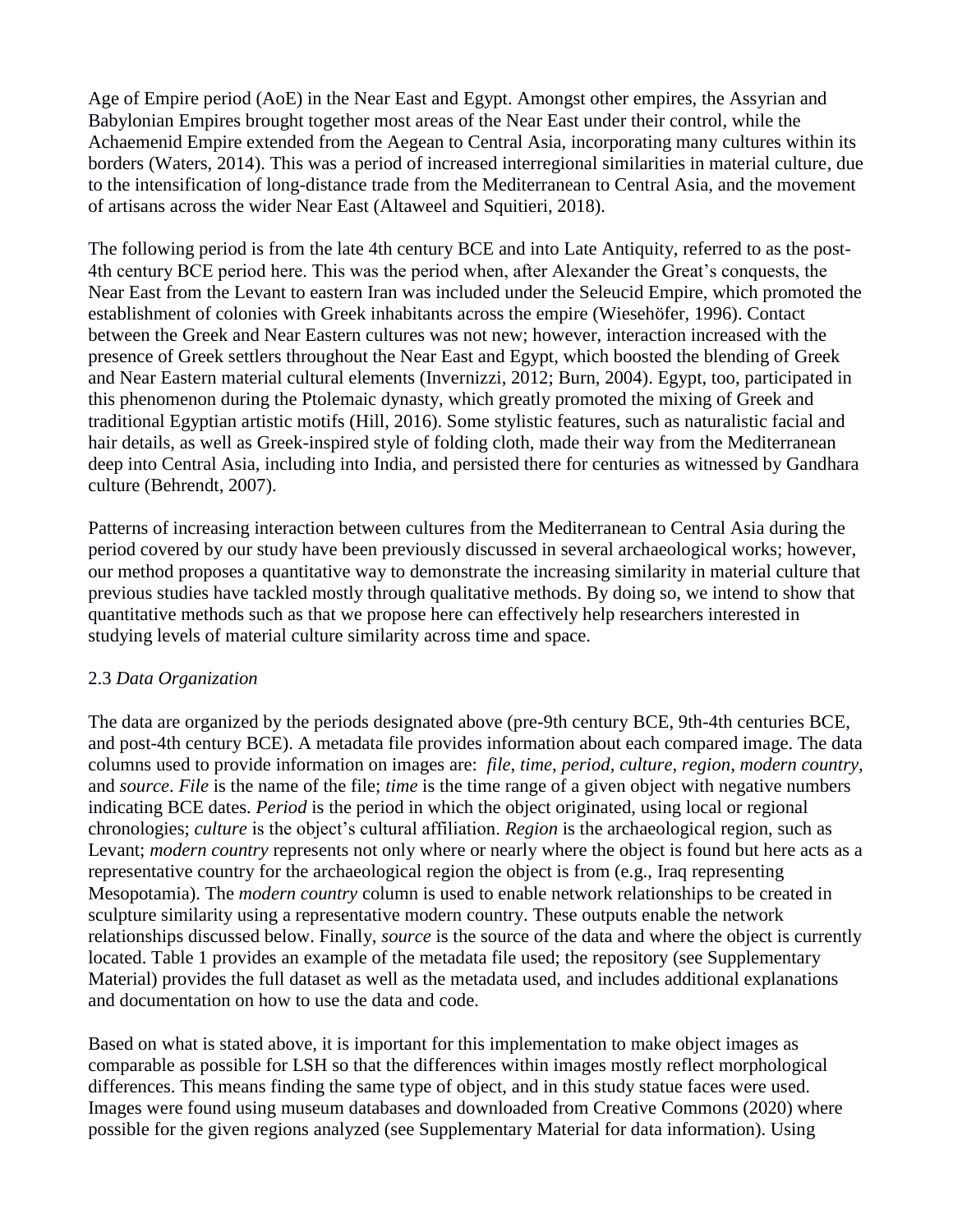existing images demonstrates the utility of this approach for legacy data, although for other use cases users may want to apply their own images. First, all images were rendered in grayscale. While algorithms within LSH should already minimize color differences in the evaluation, to focus more on the shapes within the images, this is still done as an initial precaution to flatten color variation. Second, the images were cropped from just above the eyebrows, to the eyebrow corners, and then down to the chins; all images were standardized in this way (see Figure 2 for examples). This was also done because virtually all human faces analyzed included this region of the face, making the images generally comparable. Similarity can still be identified when images show only part of an object; however, the same area of the face is included in images being compared to keep images standardized. We also apply face recognition and automated face cropping software that we incorporated in the code and provide to users such that it enables another option to standardize compared areas. Third, the images were frontal views and at eye level. At times, images deviated from this slightly, but this general rule was applied as closely as possible. Features in faces should still be evident even in slightly off-center images. Fourth, only sculptures depicting male figures were used, providing a common gender for comparison. Fifth, background areas away from the body or face of a sculpture were given a solid black color in order to standardize comparisons. This is a type of masking that, although it does not nullify the background, makes the proportion of background to the face part of the differences between sculptures. Finally, sculptures with minimal facial damage were preferred. Many sculptures had at least some minor damage, but generally large breaks were avoided and sculptures should be more than 95% complete. While all of these criteria are not required for our method, and raw images without any modification can be used, these criteria help to maintain a relative consistency across the image areas to be analyzed.

#### **Insert figure here**

**Figure 1**. Locations where sculptures derive from and example images of sculptures.

#### **Insert table here**

**Table 1**. Example metadata used for image data.

#### **3.0 Methods**

The applied methods discussed below are made accessible by the repository given, where further instructions and descriptions on the methods are provided. The discussion below summarizes the key methods used.

#### 3.1 *Locality Sensitive Hashing*

The first step is to apply LSH to compare images from different periods. What LSH attempts to achieve is a nearest-neighbor analysis using multidimensional datasets. The algorithm's main advantage is its fast-search capabilities, allowing similar data results to be found within a potentially large dataset quickly (Slaney and Casey, 2008). The algorithm can be applied to different types of data, including 2D and 3D images, videos, and texts; the examples used in this work are 2D images. Images, and more specifically pixels, are multidimensional representations that show objects in given scales, depending on the resolution. Such pixels display values that can be informative in any given image. The nearestneighbor search tries to match similar pixels so that images that are similar receive higher scores. In addition to pixel dimensionality, images have distinct features that represent groups of pixels that can be divided. These groups are called hashes, and they represent values for image pixel data; this is a type of grouping or representation of data that simplifies the pixel values from an image into a data representation of fixed-size values (that is a hash). In the algorithm, the results of similar hashes are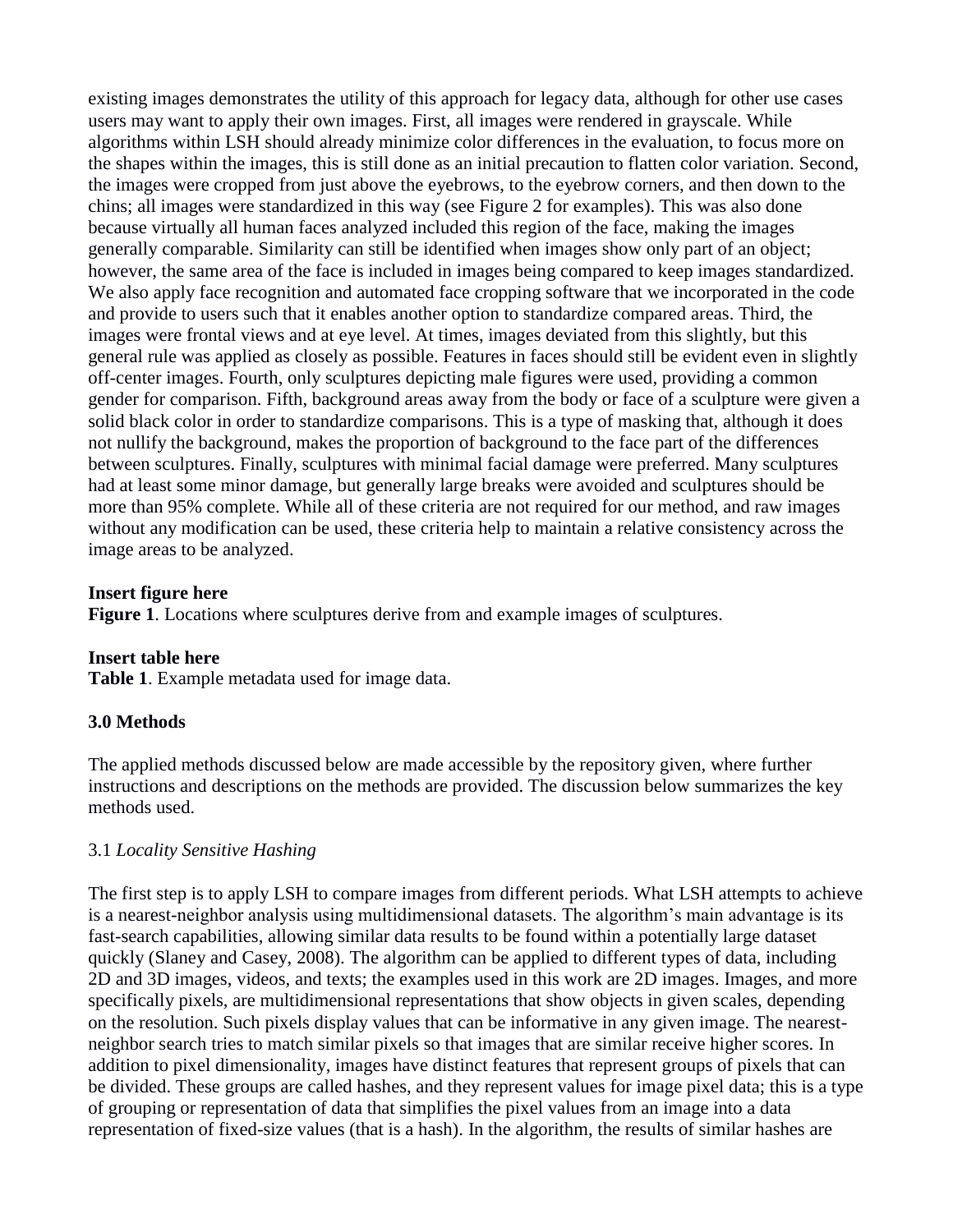placed in the same category, or "bucket". These buckets assume that there is a reasonable probability these hashes belong together or are very similar. The hash can then be used to represent a given simplified value set for an image that is compared to other values, that is other hashes, used to represent other images. Values representing two similar images placed in the same bucket divisions would likely return as comparable or even the same. This has the benefit of reducing the multidimensionality of image pixels to smaller datasets, allowing a quicker comparison to be made while also analyzing similarities based on hash values. The higher the number of similar hashes and the more they share buckets increases the similarity score for any two images. There are variations of LSH: the algorithm used here is a near duplicate detection LSH that scores images based on similarity, with exact duplicates scoring a value of 1.0 and others scoring lower values to near 0 (Yang et al., 2009). This is based on the hash and bucket alignment between images. Figure 2 summarizes this process, displaying example images that are processed using what is described and the notation given. Effectively, the figure shows hashes derived from rows and bands of pixels, that are then divided into buckets to be used for image comparisons and subsequent similarity scores. The function can be summarized using the following notation for images processed:

$$
S_i = dh(f, n)
$$
  
\n
$$
\forall b_i \in B:
$$
  
\n
$$
S'_i = S[(b_i + 1) * r]
$$
  
\n
$$
S'_i \in H
$$
 (1)

where the image signature (*S*) of each image (*i*) is obtained by the image input (*f*) and hash size (*n*) using a difference hash (*dh*) function (Fei et al., 2017), which looks at gradient differences in adjacent pixels. Then, for each band (*b*) number (*t*), defined by the user as to how to divide an image signature, hashing is portioned for each signature (*S*′) column based on rows (*r*) in the matrix (defined as n<sup>2</sup>/number of bands). The resulting *S'*, that is the modified image signature, is then placed as part of the hash bucket (*H*) container used in image comparisons for similarity among candidate image pairs. This process effectively divides an image into relevant buckets that can be compared in the next step. The similarity measure is then conducted using the following:

$$
H \leftarrow H(i, j)
$$
  
\n
$$
\forall i, j \in H:
$$
  
\n
$$
v_{ij} = S'_{i} + S'_{j}
$$
  
\n
$$
m_{ij} = (n^{2} - v_{ij})/n^{2}
$$
  
\n
$$
m_{ij} \in D
$$
\n(2)

where candidate image pairs  $(i, j)$  are assessed from the hash buckets. The signatures  $(S')$  for the candidates are then summed (*v*) and a similarity score (*m*) is created using the input hash size (*n*). The near duplicate set (*D*) then contains the output similarity score. There is also a similarity threshold, which is a minimum value that can be used to enable *m* to belong in *D*, with the threshold left at 0 and allowing all possible candidates for similarity to be placed together even if *m* is low. Images lacking any similarity were not scored. The Supplementary Material has relevant instructions on how to use the Python code that implements the algorithm discussed here. Overall, the idea is that images that are similar should have at least some shared hash space and score between 0 and 1, with images closer to 1 being near duplicates or very similar.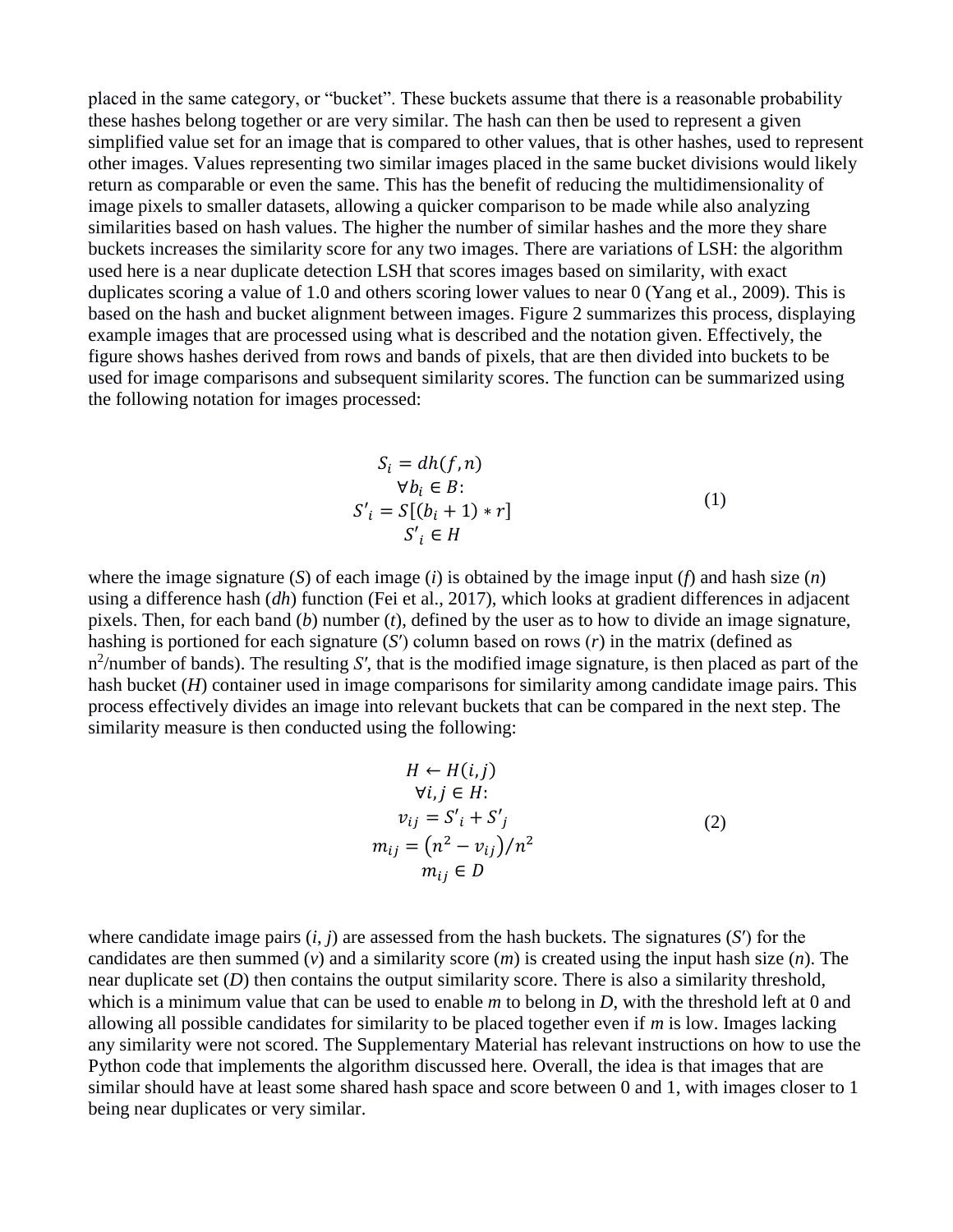### **Insert figure here**

**Figure 2**. Process using LSH on images allowing image comparisons. Hashed rows and bands of images are placed in buckets which are then used to compare to the hashed outputs of other images. Similarity scores are derived based on comparisons of hashed values.

### 3.2 *Network Outputs*

The next step is to create a network space for all compared images using their modern location information provided in the metadata, which is under the *modern country* column. While the above output is a quantitative metric that measures similarity between two images, two images can also represent a potential link, based on the ancient region where the item was produced (e.g., Aegean, Mesopotamia). Graph theory has been utilized as a means to compare complex decorative patterns along with spatial attributes on ceramics, as an example (Huet, 2018), although here we use a network based approach for assessing regional similarity scores. The images compared from each of the originating regions allow a network output to be created. Link values (in this case two-way links) are median similarity scores for all images within the group of regions under comparison, and can include a region linked to itself in cases where images are from the same region. Median value is used since a single image could be relatively similar or dissimilar, whereas the median value can be representative of a given temporal and regional dataset, helping to minimize values from outliers. Then, the inverse closeness centrality, which measures the sum of the edge similarity values for the compared images, was considered an appropriate measure for establishing centrality, and was used here to determine which nodes, that is which regions, are more central in this network (Hofstad, 2017; Newman, 2010). Median centrality scores were also used, since the dataset is uneven and some regions had more sculpture representation. The centrality metric was used because it allows direct comparisons with multiple regions; node images having the highest centrality value will generally indicate that the node has more images similar to it from different nodes. Areas that show greater similarity to other areas demonstrate that they likely share stylistic traits with a higher number of regions. The network output is used to show regional material culture comparisons utilizing LSH.

# *3.3 Verification of LSH Method*

As the LSH method is new in how it is applied to archaeological problems, and as a key stage in software development (Craig and Jaskiel, 2002), we conducted a verification test to ensure the algorithm works to design. That is, we designed a test to see if the similarity measures from LSH reflect outputs that suggest the LSH approach and outputs at least reflect the intended design. The algorithm provided here is tested with sample data, some of which reflect comparability to the case study data presented, while others are different. The test data and metadata for these data are provided in the Supplementary Material. There are ten test cases that reflect more and less extreme variations of the types of data LSH is used for here. Figure 3 reflects outputs of this test, showing which test examples matched more similarly and which ones did not register any results. Two images (2, 6) are identical, which score as 1 as expected. Another two images (4, 5) are slight variations from each other where the face angles are rotated in one of the images (5), with the score reflecting high image similarity (0.79). Another test includes a non-facial object (1) as an extreme case example that deviates from the others. However, the remaining examples represent statue faces, with many being similar to each other and, in fact, from the same region in cases, which we expected to show some similarity to each other. Two examples are from Cyprus (8, 9) and two are from Egypt (7,1 0), with the remainder being Classical (4, 5) or recent copies of Renaissance works (2, 6). One statue face (3) is from a modern statue example. Factors such as the angle the face is set (e.g., 5, 9), shape of lips (e.g., 2, 5), and chin/cheek curvature (10, 7) are some features that influence results. Overall, the results reflect the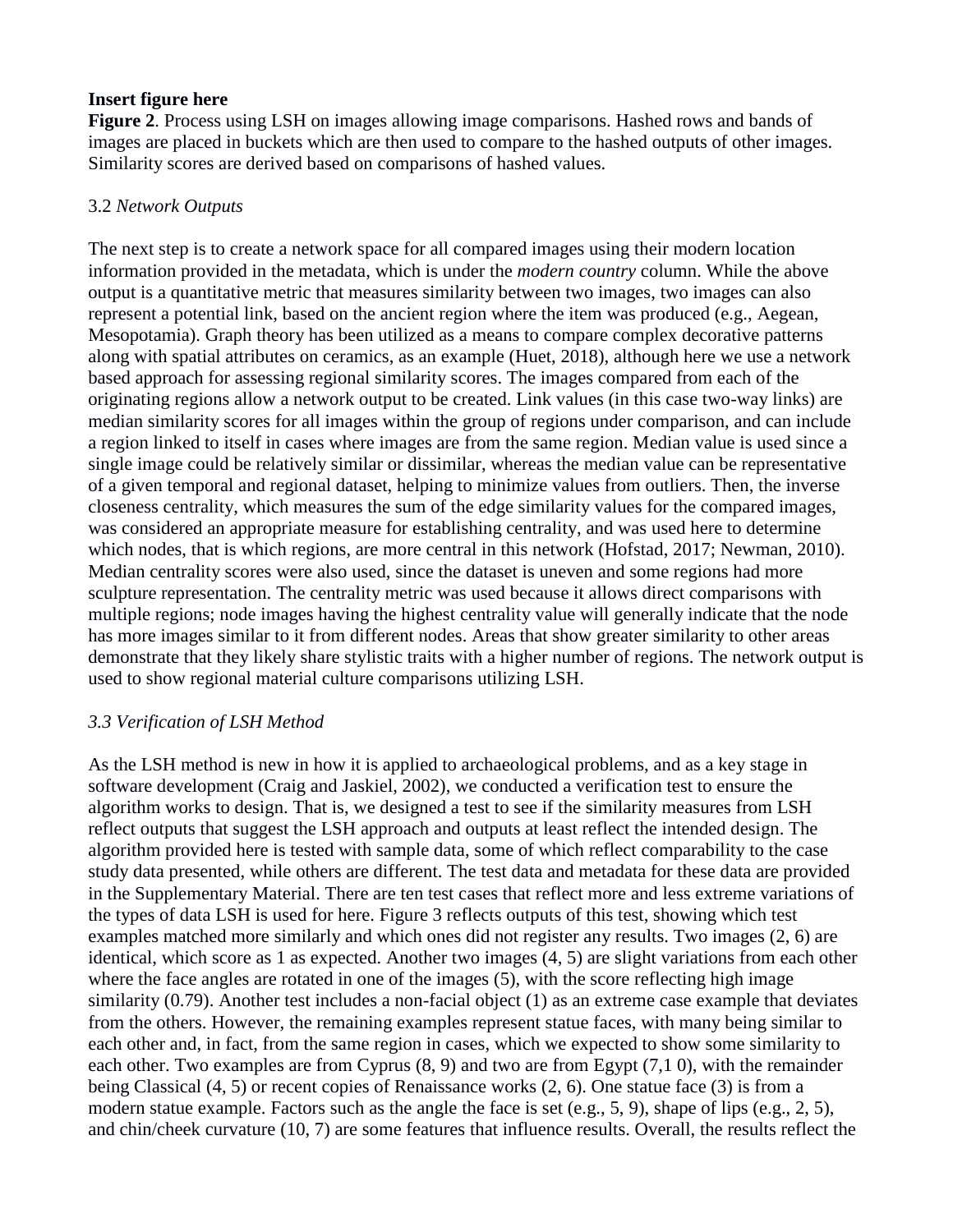types of cases the algorithm should detect, with close matching between statues from similar periods or cultures, while more extreme (i.e., corner cases) examples either reflect an identical statue face or examples that did not compare easily, which should not produce any similarity output. The full results of the verification step are provided in the data outputs.

### **Insert figure here**

**Figure 3**. Test images and output similarity scores (between 0 and 1) used to verify the LSH algorithm functions to design. The numbers reflect the samples with the metadata given in the Supplementary Material.

# **4.0 Results**

### 4.1 *Scenario Data*

The results are organized by the range of periods described earlier. For the networks created, center points of regions are used as nodes in results given. While the similarity threshold is left at 0, the analysis applies different parameter value tests for *n*, that is hash size, and *b,* the number of bands. Intervals of 10 were tested between 10-80 for *n* and *b* on all the images. This was done to find potential outputs sensitive to both similar and dissimilar images. Generally, lower *n* values result in more images registering similarity scores in the algorithm's outputs, as there are fewer hashes to place pixel values. A greater number of hashes lowers the likelihood that images will show any similarity result. For *b*, lower values lead to fewer image similarity outputs, as bands are larger and require more pixels to be similar to register comparable scores. High *b* values result in many images registering similarity scores, where images are divided into more bands. While it is difficult to create a clear quantitative procedure to choose the best *b* and *n* values, we chose outputs that clearly registered qualitatively similar images and had low similarity scores for dissimilar items. Consequently, we used *n*=20 and *b*=30 for the analysis. This selection balanced the two types of input parameters while generally producing a lower number of images registering similarity scores. Alternative parameters, however, may also be appropriate for this and other datasets.

# 4.2 *Pre-9 th Century BCE*

We included 62 objects for analysis from this period. The number of sculptures measured per region are: the Aegean (7), Anatolia (2), Egypt (22), Indus (3), Iran (3), Levant (9), and Mesopotamia (16). The unevenness of the samples indicates that not all regions have sculpture images that could easily be found using online sources. Nevertheless, the overall sample set is large enough to determine variation between images.

While the data cover a long period, and certainly there is evidence for regional interaction, statue face elements are very distinct, often even within a region. Link similarity scores are indicated in Figure 4a along with inverse closeness centrality measures that show Egypt as being by far the most central  $(+23)$ in having similarities with regional statue styles. This indicates it generally has more similarity with others relative to the regions measured. Outside of Egypt, all other nodes are less than 5, indicating limited similarity of these regions to other areas compared to Egypt. Given that Egypt had the most sculpture images, the centrality result is not surprising. However, the link similarity values, which use median similarity between regions, also suggest more regions have similarity to Egypt than other regions. The median inverse centrality output also shows Egypt as the most central region, demonstrating it is likely to be more central even with a higher relative sample than other regions (Figure 4b). Egypt averaged 0.56 similarity with other regions using the median link values. Median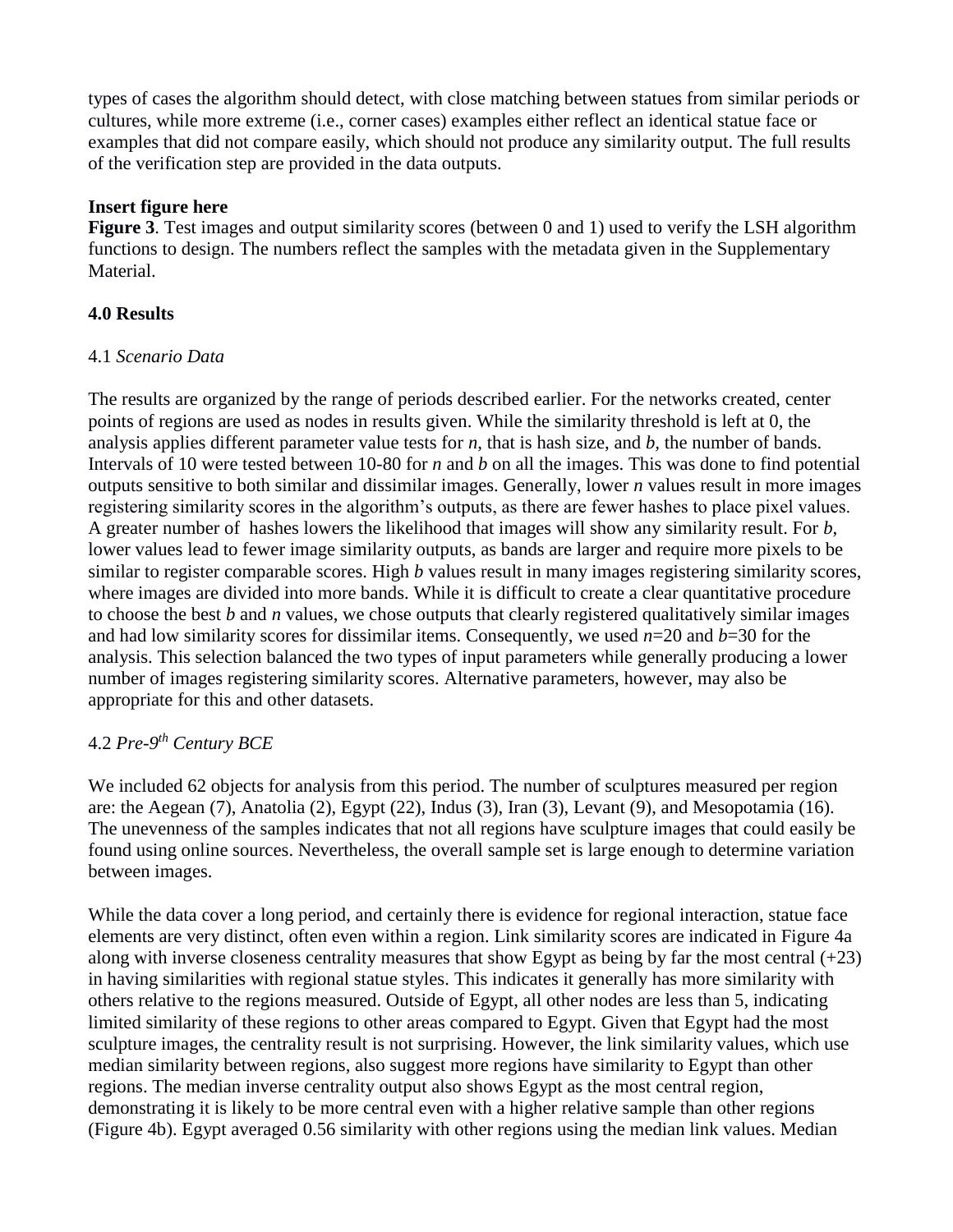similarity for sculptures within the Aegean are 0.68, which is the highest median score, indicating why the overall median centrality value for the Aegean is also relatively high despite the fact the region has few regional links. Sculptures from the Aegean in this period mainly come from the [Cyclades,](https://en.wikipedia.org/wiki/Cyclades) a limited geographical area. The Indus and Anatolia showed no similarity to any region. Overall, the highest median link similarity values are for those that compare images from the same region. The Levant, Egypt, and Aegean all have median similarity values over 0.6 for links to themselves, that is comparing images within these regions, while Mesopotamia and Iran have a median similarity link value over 0.6. For Mesopotamia and Iran, the examples come from southern Mesopotamia (southern Iraq) and southwestern Iran, suggesting the similarity score is relatively higher due to the fact these are very close areas. Although neighboring regions more commonly have similarity values with some of their neighbors, more distant regions, with the exception of Iran and Egypt and Mesopotamia and Egypt, mostly did not register any similarity.

# **Insert figure here**

**Figure 4**. Networks showing median link similarity and inverse closeness centrality for nodes (a) and median inverse closeness centrality values (b) for sculptures in the pre-9th century BCE.

# 4.3 *9 th -4 th Centuries BCE*

From around the 9th century BCE and into the post-Iron Age period before the rise of Alexander the Great in the late 4th century BCE, increased frequency of empires and larger states in the Near East and neighboring regions became evident (Cline and Graham, 2011). Statues from this period (89 total) are compared similarly to the pre-9th century BCE case. Statues derived from: the Aegean (6), Anatolia (3), Cyprus (28), Egypt (15), Iran (6), Levant (15), and Mesopotamia (16). Figure 5 demonstrates the networked results, where results show generally more regions, including those beyond immediate neighbors, having similarity scores. Cyprus is the most central with a value of 1242 (Figure 5a), but it also has the most samples. Using the median scores for centrality (Figure 5b), the Aegean and Egypt are comparable at about 0.52. This demonstrates that relative to their sample numbers, these areas displayed relatively high centrality. This time, we see that most regions have some similarity even with more distant regions, although more distant regions are generally less similar. Most of the centrality can be seen in the eastern Mediterranean, including the Aegean, Cyprus, Egypt and Anatolia, while weaker centrality values are evident in eastern regions (Mesopotamia and Iran). Link similarity showed median values between 0.5-0.54, which is lower than the range of similarity in Figure 4. Overall, the results highlight that generally more regions are comparable than the previous case. In part, this is because there is more data for this period. However, the overall number of linkages and higher median centrality scores across the region demonstrates that more regions begin to have more similar characteristics in their sculptures.

# **Insert figure here**

**Figure 5**. Networks showing median link similarity and inverse closeness centrality for nodes (a) and median inverse closeness centrality values (b) for sculptures between the 9th and late 4th centuries BCE.

# 4.4 *Post-4 th Century BCE*

Data for this period represent 82 objects, covering from the end of the 4th century BCE to about 300 CE or slightly later. The regions compared include: the Aegean (18), Anatolia (5), Cyprus (13), Egypt (15), Gandhara (18), Iran (1), and Mesopotamia (12). Overall, there are more relatively central nodes, with the Aegean (75) having the highest inverse closeness centrality (Figure 6a), indicating multiple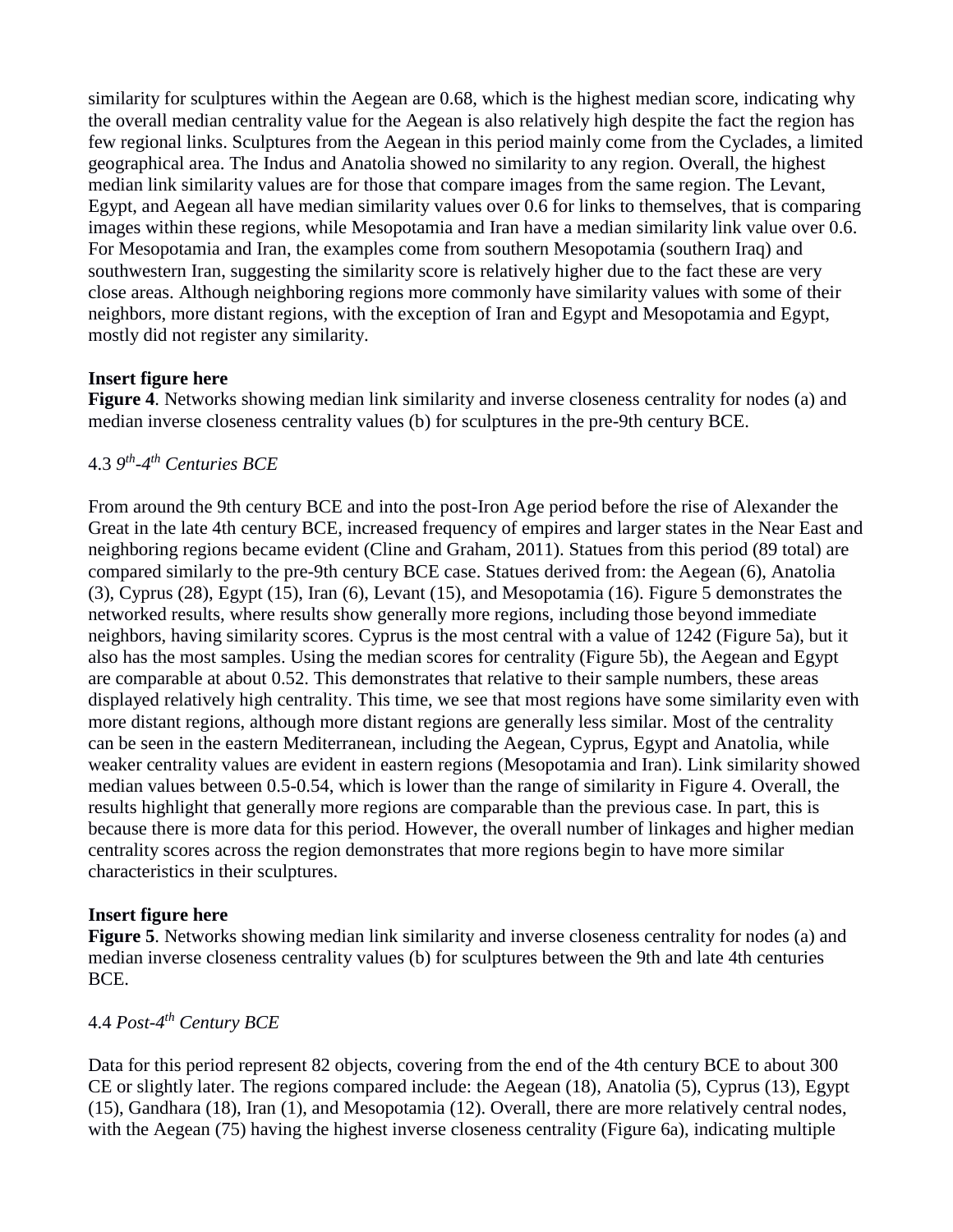areas showing regional similarity to each other. Looking at median centrality scores, Cyprus, Mesopotamia, and Gandhara showed the highest scores at around 0.53 (Figure 6b). Even in distant regions, such as Gandhara and the Aegean (0.525), relatively high link similarity is evident in Figure 6. While Iran only has one example in this case, this example has some similarity, indicating many sculptures showed similar traits. The multiple connections across neighboring regions indicates broader similarity over wider distances relative to previous examples. Furthermore, centrality scores are now higher in areas more distant than the eastern Mediterranean. The Roman examples in the dataset, which spanned across the eastern Mediterranean region including from the Aegean, Cyprus, Egypt, and Mesopotamia, do stand out, where the median link values for all these regions in that cultural period is over 0.57. In fact, many individual images scored well over 0.7, which are among the highest similarity values in this dataset.

### **Insert figure here**

**Figure 6**. Networks showing median link similarity and inverse closeness centrality for nodes (a) and median inverse closeness centrality values (b) for sculptures from the late 4th century BCE to about 300 CE.

### 4.5 *All Periods and Regions*

In looking at all of the dataset and images, regions can be compared to each other to see how similar they are to other regions over long periods. This shows which regions generally link strongly. While Egypt and Mesopotamia have the highest centrality (Figure 7a), mainly because they have a large number of samples, using only median outputs (Figure 7b) show values appear to converge across the broader regions investigated between 0.51-0.53. Both Egypt (0.542) and Gandhara (0.54) have the highest overall mean link similarity for images. In this case, both these values are for images having similarity to other images from the same region. Particularly for Egypt, this result demonstrates a longterm consistency in sculptures, as sculptures dated from the third millennium BCE to the late Roman period, where many of the earlier and later images often showed some similarity. In the case of Gandhara, the temporal range is more limited.

# **Insert figure here**

**Figure 7**. Networks showing median link similarity and inverse closeness centrality for nodes (a) and median inverse closeness centrality values (b) for sculptures from all the periods analyzed.

# 4.6 *Sculpture Similarity Across Time and Regions*

Image data can be summarized by looking at all the different periods statues date to and seeing what similarity scores are achieved for images (Figure 8). The results show earlier statue faces generally have higher median similarity scores, often over 0.55, although there are far fewer examples prior to 1000 BCE. On the other hand, those after 1000 BCE have median similarity values ranging closer to 0.51-0.53, but there are greater ranges in individual values with images scoring well over 0.7 in some cases and well below 0.45 in others. To further look into how the data change in the periods analyzed, and using kernel density estimation to smooth the statue image data, it is evident that similarity values for all images compared demonstrate greater convergence later in time when comparing within a region and between two regions, that is within a node and between two nodes (Figure 9). Figure 9a-b represents images from the pre-9th century BCE for within and between node similarity respectively. The kernel density measurements show a higher portion of within node (that is within a region) comparisons having similarity values at or greater than 0.654, which is the median value. This is the highest median value achieved for any type of node comparisons for period categories compared. It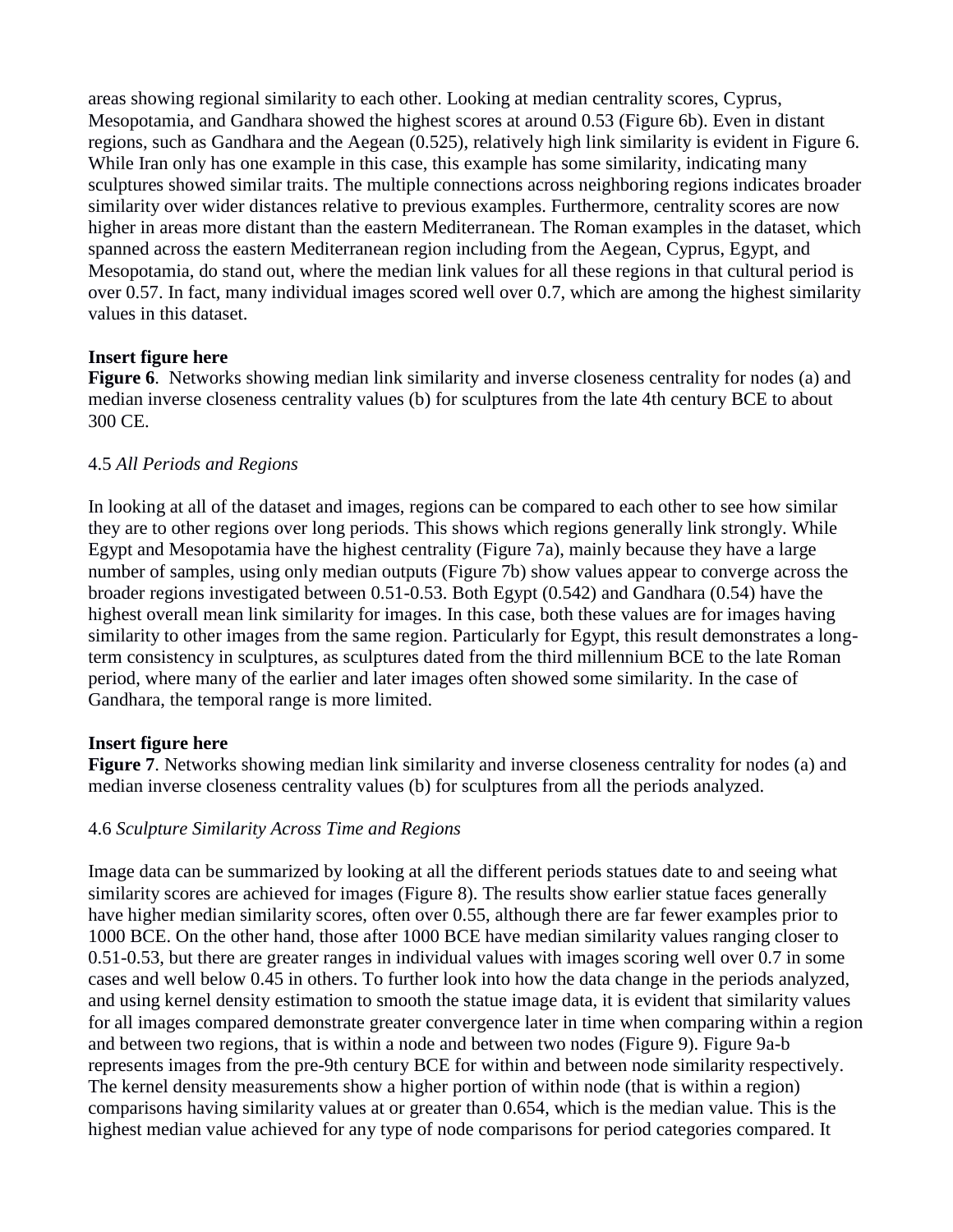shows that the within region similarity scores higher than in other periods. On the other hand, Figure 9b shows comparisons between different nodes, that is between different regions, which have a median around 0.565. This means that the within region similarity is higher than the between region similarity for this period. For measurements in the 9th-4th centuries BCE (Figure 9c-d) and 4th century BCE and later (Figure 9e-f), the similarity values are more similar when looking at within (c and e) and between node (d and f) comparisons. In this case, the distributions for similarity values are much closer to normal distributions. For the 9th-4th centuries BCE images, median similarity for both within and between node similarity is around 0.52. For the 4th century BCE and later, the image similarity median values are 0.54 and 0.53 for within and between node comparisons respectively. Overall, this suggests from the 9th century BCE and later, sculptures within regions as well as sculptures between regions that are similar show generally less differences or score more comparably. The pre-9th century BCE figures have the highest median similarity scores, although the samples are the smallest set from the three datasets.

#### **Insert figure here**

**Figure 8.** Box and whiskers plots for similarity scores in different periods. Negative values represent BCE dates and positive are CE dates for given centuries. Dates represent the earliest date given for statues.

#### **Insert figure here**

**Figure 9**. Kernel density measures for similarity link values with median (dotted lines) values for all links. Graphs a, c, and e indicate images compared to other images from the same node (region); graphs b, d, and f demonstrate comparisons between images from different nodes. Graphs a and b are pre-9th century BCE images, graphs c and d are 9th-4th centuries BCE, and graphs e and f are for those from the late 4th century BCE and later.

#### **5.0 Discussion**

#### 5.1 *Benefits of the Methodology*

The LSH method presents several benefits that are applicable to the test case as well as potentially other material culture case studies. First, the algorithm enables rapid analysis, where 233 image samples can be analyzed in seconds on a simple desktop computer. While a much larger dataset could slow the analysis, the benefit is the number of images could be in the thousands and overall size of images on the order of gigabytes before the analysis would need to be distributed to clusters or high performance systems. This would facilitate analysis for those who cannot easily access distributed resources. Second, comparisons did not require training data. Only two images are required for the analysis to work. While deep learning classification could be powerful for analysis, often simply finding similarity is all that is needed to generate informative results. Third, images compared have very different dimensionality, meaning that no adjustment or standardization of image dimensions is required in this analysis. This is useful in helping to facilitate the image processing stage of analysis, as no adjustments are required. Fourth, and more importantly, the analysis produced results that are informative and matched our qualitative expectation for the given material cultures analyzed. Qualitatively, the statue faces in the pre-9th century BCE are far more diverse than those from later periods. Although similarity scores averaged higher values in this period, far fewer statues recorded any similarity values, with only 30 outputs from a sample of 62. On the other hand, the other periods each registered over 3000 similarity scores. The results suggest that the convergence in material culture similarity in the centuries after the 9th century, also evident qualitatively, are apparent in results. Even though the results are expected, they demonstrate the analysis can generate a quantitative output for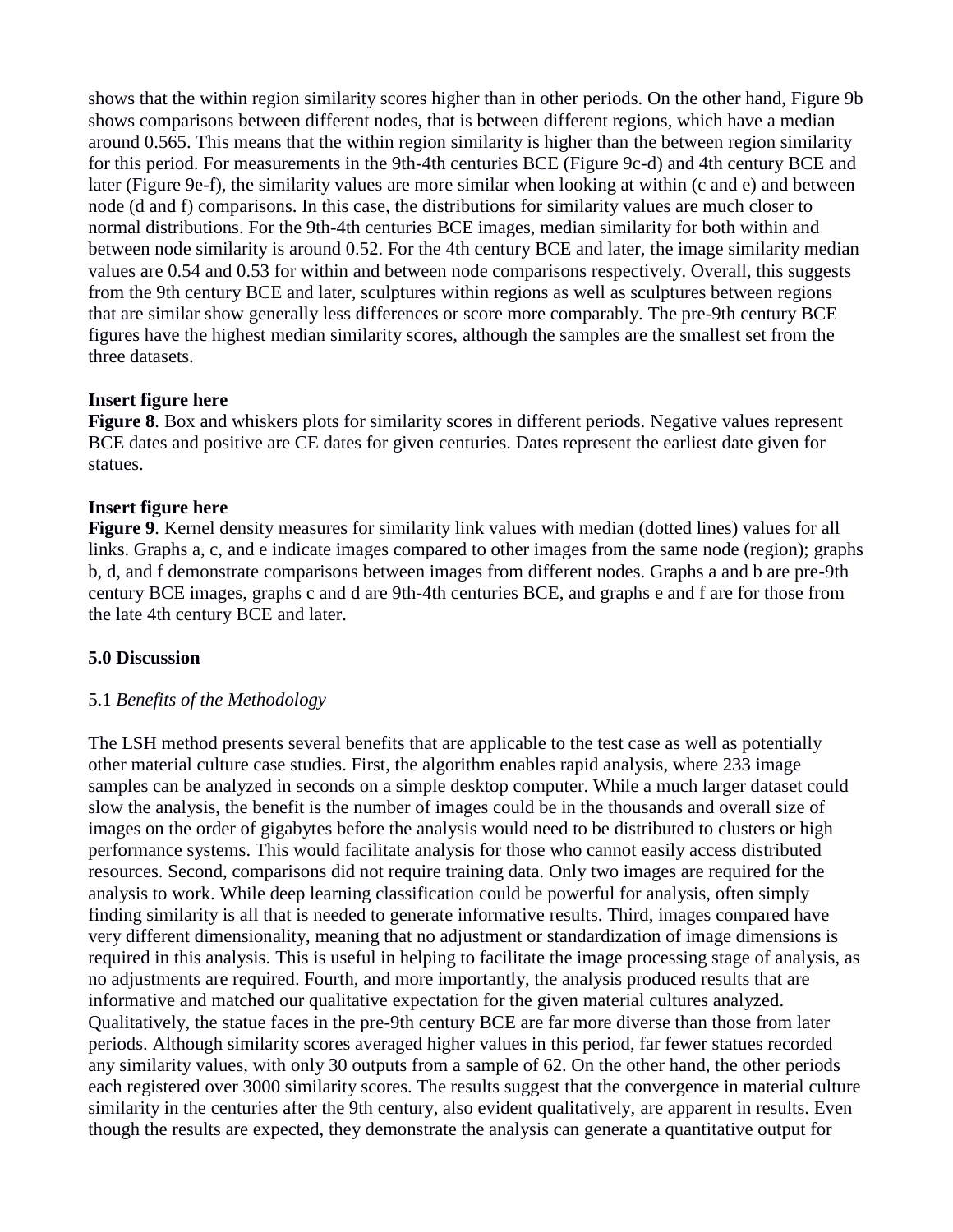object similarity. This quantitative approach can potentially be applied alongside with traditional approaches to help researchers processing large image datasets and obtain quantitative evaluations of object similarity that can then be compared with evaluations obtained through traditional methods. Fifth, extending this approach to potentially other forms of objects, including objects that are less known or common objects such as ceramics and coins, is a possibility with simple 2D photographs. Ideally, 3D data with high quality images would be the best approach, but the case study deliberately used simple photographs to demonstrate that legacy datasets are also effective for analysis. As legacy data make-up the vast majority of available data, analyzes should make use of these data where possible. Outside of having to select hash size and bands, the method is automated in the analysis phase. Data pre-processing or adjustments made prior to analysis, although executed here, might not be necessary, as hashes within an image would inform if there is some similarity between images that are not cropped or masked in any way. In other words, if part of a scene is similar to another image, then some similarity score should return. Data organization, by time and region in this case, might, however, be needed to enable easier archaeological or material culture interpretation of results. We provide the code in this work in the hope it can be applied by others to different cultural objects or even parts of objects compared for similarity.

#### 5.2 *Insights to Material Culture*

To further demonstrate how the approach taken here benefits material culture interpretation, we briefly discuss further insights obtained for the cases analyzed. Object similarities, material culture hybridization and the blending of different styles have long been the focus for archaeologists and art historians alike, who have often linked these phenomena to intercultural interactions (e.g., Hodos, 2012; Burkert, 2007). Concepts such as 'international', 'intercultural' or 'hybrid' styles as opposed to 'regional' or 'local' styles have been frequently used to label the blending of stylistic motifs developed in a particular region with motifs borrowed from foreign cultural milieus (Pfälzner, 2015; Feldman, 2006). The concept of style in both archaeology and history of art has received many theoretical definitions, though key elements of these definitions concern the presence of shared and recurrent motifs on objects that, taken together, represent an ensemble suitable to assess continuity (or discontinuity) in cultural traditions as well as intercultural interactions visually expressed (Sanz and Fiore, 2014; Conkey and Hastorf, 1990). The results of LSH and using the network approach advanced demonstrate that quantitative methods can effectively aid the identification of cross-cultural material culture similarities and show the strength of those similarities. Nevertheless, it should be noted that quantitative methods such as that one we propose are not intended to substitute traditional methods of stylistic evaluations. In the case proposed here where we apply LSH method to statue faces, we are limiting the definition of "style" to the presence of recurrent features across images and their digital similarity. However, we believe that the quantitative assessment of material culture similarity can offer valid insights on the interactions among different cultures and how these are reflected visually. The increased convergence and more objects showing similarity over time from the 9th century BCE can be interpreted to be the result of long-term empire formation and continuity in western Asia, which increased close interaction among people of different cultural backgrounds, including artisans and merchants, leading to syncretistic developments in various cultural traditions (Altaweel and Squitieri, 2018). This is part of a process termed as 'universalism' or 'globalization' as some have called it, which saw states increasingly share common languages, art, religions, and other cultural phenomena as large scale empires emerged. In other words, for the sculptures analyzed, the results reflect a syncretistic development that is comparable to other forms of material culture and wider cultural phenomena during the 1st millennium BCE and 1st millennium CE.

#### *5.3 Selection Criteria for Users*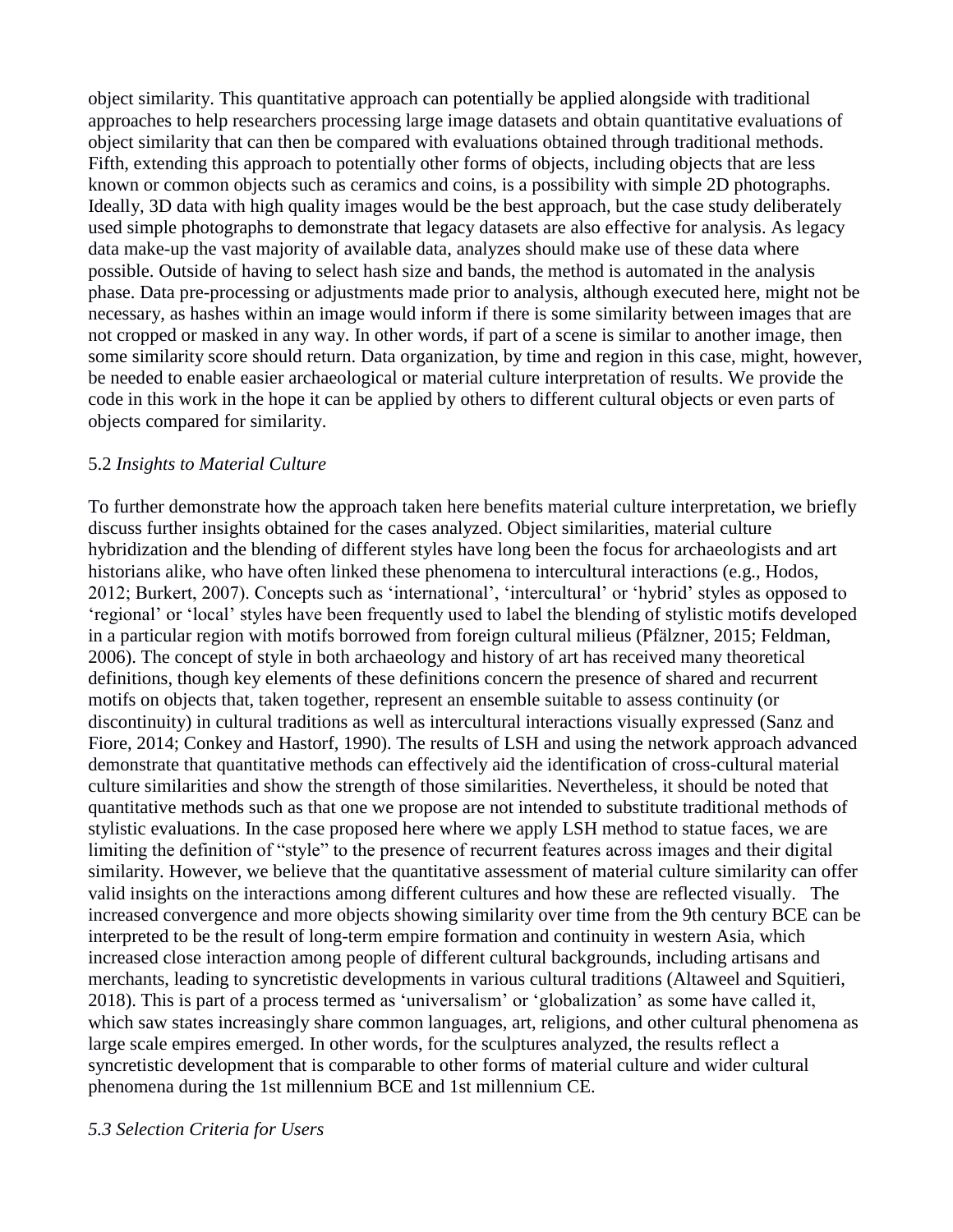We recognize that the methods deployed in this work are new and, therefore, to best use them users may require to deploy selection criteria to select appropriate use case samples. First, we do think users should select cases they are reasonably comfortable in understanding or at least work with regional and cultural experts who have an understanding of the samples so results can be qualitatively checked. Material cultural experience means results can be evaluated or at least investigated with given expertise. For instance, in this work, similarity scores did align with qualitative discussion in other works (e.g., Altaweel and Squitieri, 2018; Behrendt, 2007; Burn, 2004). Secondly, while a strength of the method is it works with a minimal dataset, clearly having more samples improves confidence in results. We also suggest that samples come from spatially diffuse areas so that comparisons have greater meaning. Only comparing results from within a site, for instance, may not show sufficient differences among comparable objects, although comparing those objects to others from different sites might. This leads to the third point, which is objects should be comparable. Users of the applied methods should be sure they are comparing the same general type of object and that areas within objects that are compared are similar. Ideally, the images should be taken from the same angle or similar angles to minimize the effects of perspective on the outputs. Damage on the objects should be limited in areas compared. For instance, if comparing ceramics then we suggest selecting pottery types such as plates or bowls and comparing to other plates and bowls with images from the same angle and the same areas within objects. If patterns of decoration are compared, then only the decoration areas on artifacts should be used in comparisons. We also noticed that selecting samples with similar levels of preservation worked the best in results. Potentially some artifacts could be altered over time based on natural or human-made alterations conducted in the past, including preservation affecting objects. From our examples, we see that alterations or changes to the primary object or area compared should be minimal, or at least controlled for, to increase effectiveness of LSH, although some damage or changes could be tolerated as not all of our statues were perfectly preserved. Fourthly, while we could have enhanced our dataset by selecting more samples, it was also evident that not all potential samples have sufficient data quality. Users should be sure that key distinctive features compared, such as noses, eyes, and cheeks in our case, are evident and of reasonable quality. This means pixels need to be informative and capture features to sufficient detail. There is a potential that varied image quality may produce uneven results. We did find that samples lower than 5 kB in size tended to have less comparability to larger images (e.g., greater than 50 kB), which reflects unevenness in image quality and pixel values (see below). If users create their own data, we suggest comparing images with comparable image quality. While the algorithm is flexible to allow variation in quality, the interpretive value is likely to be better with closer quality data.

#### 5.4 *Limitations*

From conducting the analysis, some limitations are evident. One limitation is that our work was applied to images we can find using online resources and those from reputable institutions. The Indus had the least samples, which likely makes the region's result the least clear, but it also demonstrates that the method can work with a small set of samples and still demonstrate comparability with other regional samples. Ideally, we would also have more data from regions such as the Levant and Anatolia to demonstrate regional differences, but it proved difficult to find more samples. Many sculptures found are often those sold in the antiquities market, which we did not use. Additionally, some of the data used are from unclear provenance found within a region. While location could be generalized to a region, specifying the site objects come from would have enabled a more complex network to be built since an analysis across sites, rather than regions, would have been possible. This could potentially show how some sites are more or less similar to other sites rather than having to generalize at a regional level as we did. It is a strength that the approach could use legacy and limited data, but this is not always ideal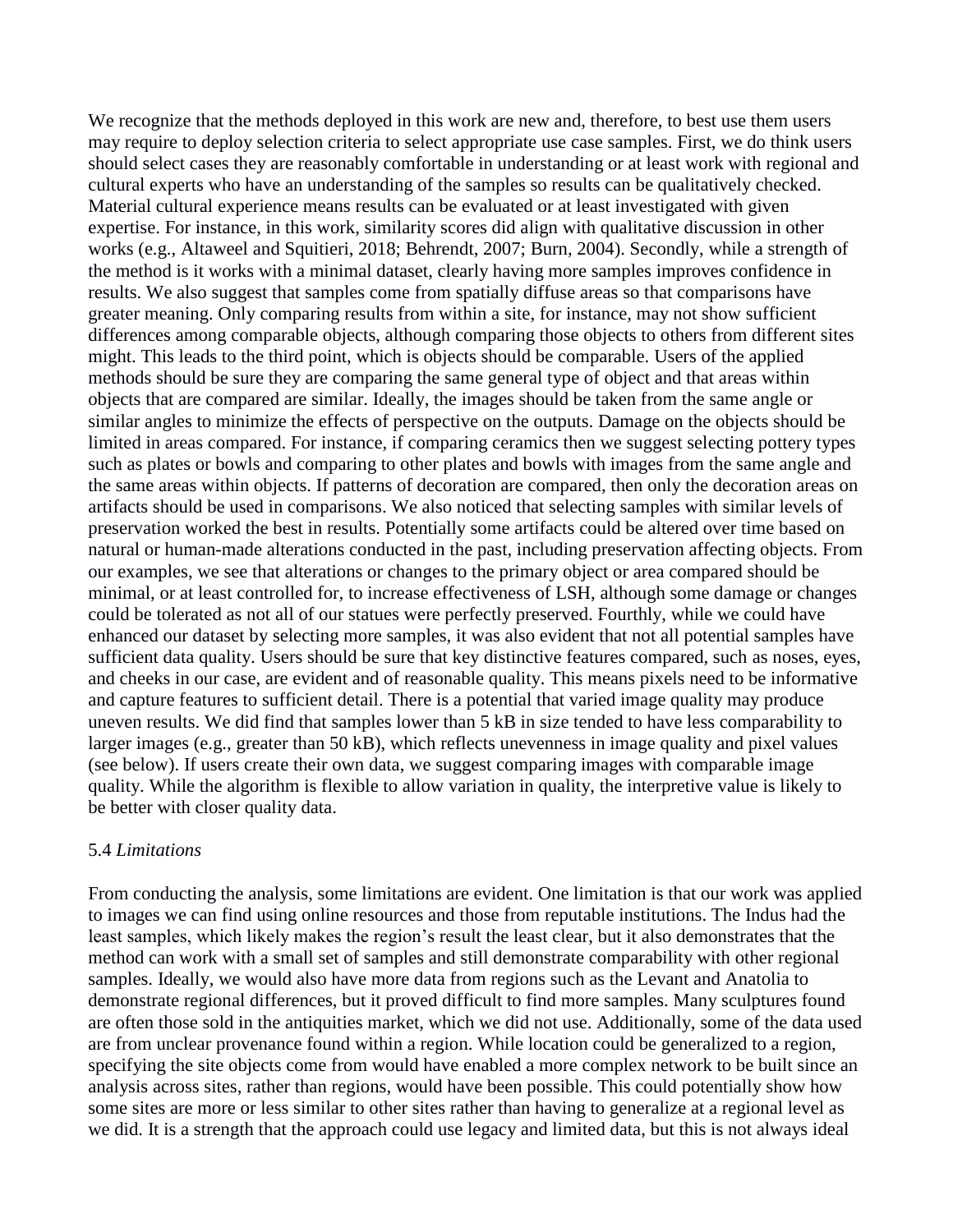given image quality might be poor among samples present and exceptions in cases could more heavily influence results. We found, for instance, images that are lower than 5 kB did not compare as well to higher quality images (more than 50 kB). Ideally, image quality should be more than 10 kB and image quality similar for all images to make suitable comparisons, although variations in quality can be tolerated and useful outputs still obtained. Images are not always taken from appropriate angles, which are angles that are comparable for all images, with the results potentially being less clear, but, as stated above, areas showing similarity within objects still have potential to register similarity so long as similar areas are present in images even if taken from different angles. Nevertheless, the results are likely to register a lower similarity score than what would be expected, which would limit the approach. Additionally, the methods advanced are likely to work best with objects that have only minor damage, which is often not possible in archaeology. Heavily damaged objects produce very different and inconclusive results, but if large parts of an object are preserved the analysis may still be possible.

### **6.0 Conclusion**

### 6.1 *Future Work*

The versatility of the proposed method makes it suitable for several applications in the field of image comparison in archaeology and affiliated disciplines. It is a valid aid to the comparison of objects and the study of their cultural similarity. More samples of objects and images could make results more accurate, as few samples could simply produce outliers or exceptional cases. Having good quality images also can improve results. Future applications could target larger datasets with visual data such as ceramics, cylinder seals, and coins, which makeup a large number of items for some cultures in the Near East and neighboring regions. However, other very different forms of material culture could be deployed, including paintings and jewelery. Different media can be made such as 3D images; new databases for objects could be analyzed using such data. The approach could also be adapted to mobile devices by creating an application with the code, enabling it to be a tool that can be used in the field or by those processing archaeological data. Archaeological projects could deploy the code to compare objects excavated with existing databases or images to see how similar objects are. Other potential work using this effort includes developing approaches that reconstruct broken objects and then comparing items using comparable methods to what was advanced here.

# **7.0 Acknowledgements**

Left out for the purpose of review.

# **8.0 References**

Altaweel, M., Squitieri, A., 2018. Revolutionizing a world: from small states to universalism in the Pre-Islamic Near East. UCL Press, London.

Behrendt, K. A., 2007. The Art of Gandhara in the Metropolitan Museum of Art. Yale University Press, New Haven, CT.

Berg, A.C., Berg, T.L., Malik, J., 2005. Shape matching and object recognition using Low Distortion Correspondences. In: 2005 IEEE Computer Society Conference on Computer Vision and Pattern Recognition (CVPR'05). Presented at the 2005 IEEE Computer Society Conference on Computer Vision and Pattern Recognition (CVPR'05), IEEE. San Diego, CA, pp. 26–33. [https://doi.org/10.1109/CVPR.2005.320.](https://doi.org/10.1109/CVPR.2005.320)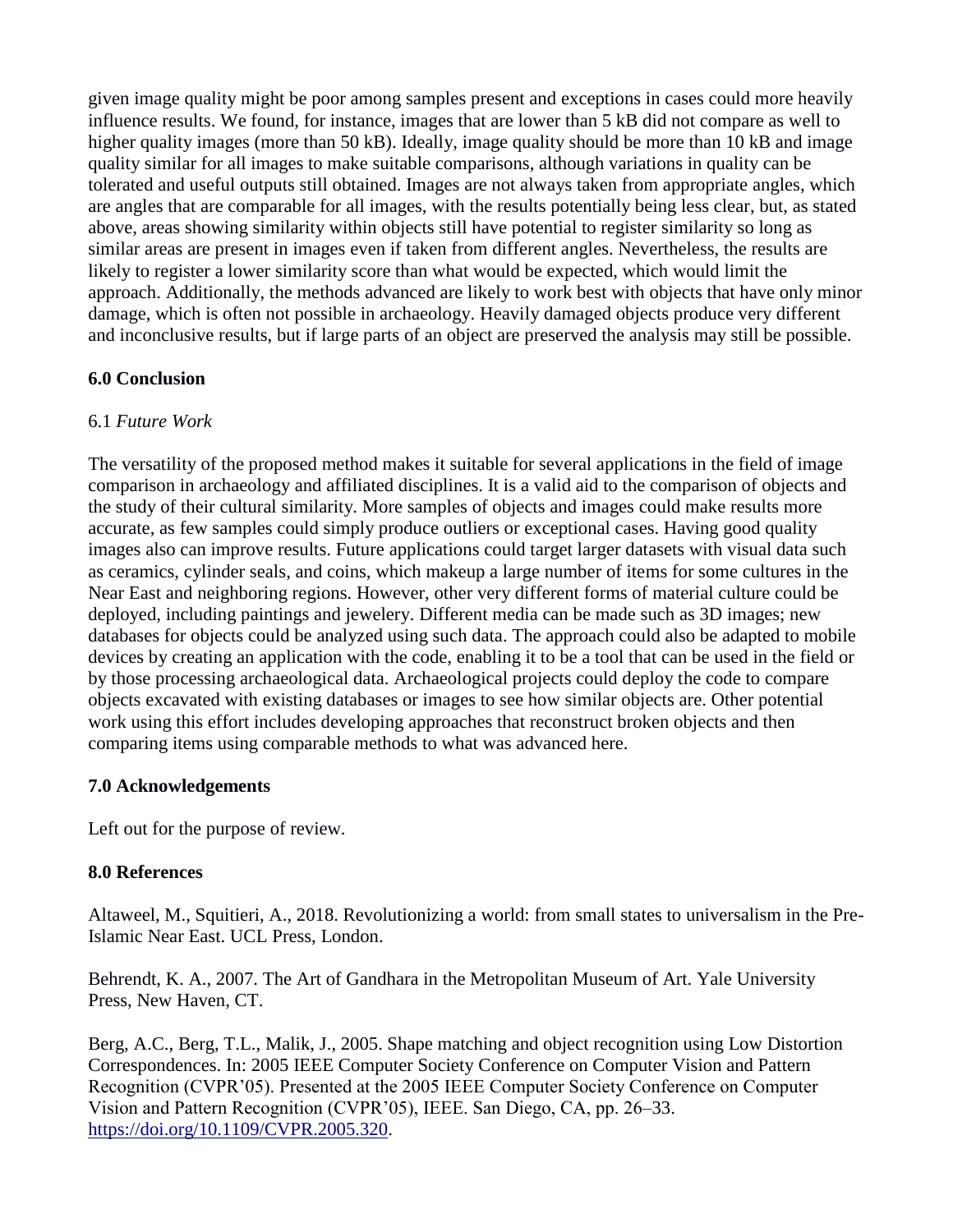Bevan, A., Li, X., Martinón-Torres, M., Green, S., Xia, Y., Zhao, K., Zhao, Z., Ma, S., Cao, W., Rehren, T., 2014. Computer vision, archaeological classification and China's terracotta warriors. Journal of Archaeological Science 49, 249–254. [https://doi.org/10.1016/j.jas.2014.05.014.](https://doi.org/10.1016/j.jas.2014.05.014)

Burkert, W., 2007. Babylon, Memphis, Persepolis: eastern contexts of Greek culture. Harvard University Press, Cambridge, Mass.; London.

Burn, L., 2004. Hellenistic Art: from Alexander the Great to Augustus. British Museum Press, London.

Cline, E.H., Graham, M.W., 2011. Ancient empires: from Mesopotamia to the rise of Islam. University Press, Cambridge; New York.

Conkey, M., Hastorf, C. 1990. Introduction, In: Conkey, M. and Hastorf, C. (Eds.). The uses of style in archaeology: 1-4. Cambridge University Press, Cambridge.

Craig, R.D., Jaskiel, S.P., 2002. Systematic software testing, Artech House computing library. Artech House, Boston.

Creative Commons, 2020. [https://search.creativecommons.org/.](https://search.creativecommons.org/) Accessed 5/1/2020.

Fei, M., Ju, Z., Zhen, X., Li, J., 2017. Real-time visual tracking based on improved perceptual hashing. Multimed Tools Appl 76, 4617–4634.<https://doi.org/10.1007/s11042-016-3723-5>

Feldman, M. H. 2006. Diplomacy by design. Chicago University Press, Chicago.

Forrester-Sellers, J., Velasco, A., Pickering, R., Diaz, J.C., 2017. Classifying ancient west Mexican ceramic figures using three-dimensional modelling and machine learning. Presented at the Electronic Visualisation and the Arts (EVA 2017). [https://doi.org/10.14236/ewic/EVA2017.3.](https://doi.org/10.14236/ewic/EVA2017.3)

Foster, D., 2019. Generative deep learning: teaching machines to paint, write, compose, and play. O'Reilly Media, Sebastopol, CA.

Gansell, A.R., Meent, J.-W. van de, Zairis, S., Wiggins, C.H., 2014. Stylistic clusters and the Syrian/South Syrian tradition of first-millennium BCE Levantine ivory carving: a machine learning approach. Journal of Archaeological Science 44, 194–205. [https://doi.org/10.1016/j.jas.2013.11.005.](https://doi.org/10.1016/j.jas.2013.11.005)

Hill, M., 2016. Egypt in the Ptolemaic Period. In: Heilbrunn Timeline of Art History: The Metropolitan Museum of Art, 2000–, New York. [http://www.metmuseum.org/toah/hd/ptol/hd\\_ptol.htm.](http://www.metmuseum.org/toah/hd/ptol/hd_ptol.htm)

Hodos, T., 2012. Cyprus and the Near East, In: Smith, T.J., Plantzos, D. (Eds.), A Companion to Greek Art. Wiley, pp. 312–329.<https://doi.org/10.1002/9781118273289.ch16>

Hofstad, R. van der, 2017. Random graphs and complex networks. Cambridge series in statistical and probabilistic mathematics. Cambridge University Press, Cambridge.

Huet, T., 2018. Geometric graphs to study ceramics. In: Matsumoto, M., Uleberg, E. (Eds.), CAA2016: Oceans of Data Proceedings of the 44th Conference on Computer Applications and Quantitative Methods in Archaeology. Archaeopress, pp. 311-324.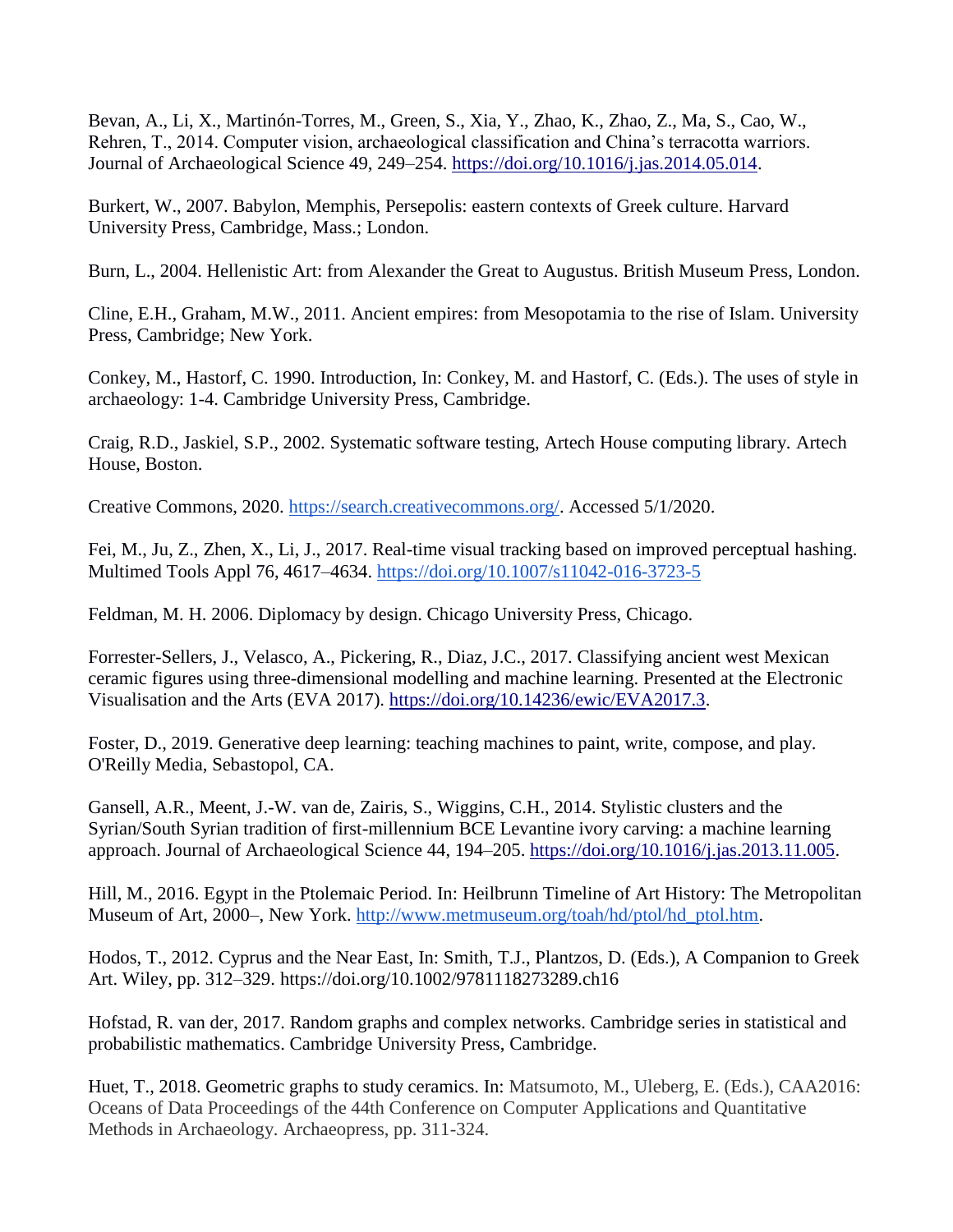Invernizzi, A., 2012. Remarks on the intercultural encounters in the Hellenized Orient. Parthica 14, 89– 108.

Jegou, H., Amsaleg, L., Schmid, C., Gros, P., 2008. Query adaptative locality sensitive hashing. In: 2008 IEEE International Conference on Acoustics, Speech and Signal Processing. Presented at the ICASSP 2008 - 2008 IEEE International Conference on Acoustics, Speech and Signal Processing, IEEE, Las Vegas, NV, USA, pp. 825–828. [https://doi.org/10.1109/ICASSP.2008.4517737.](https://doi.org/10.1109/ICASSP.2008.4517737)

Kacem, N., Zagrouba, E., Barhoumi, W., Gallas, A., 2015. Locality-sensitive hashing for region-based large-scale image indexing. IET Image Processing 9, 804–810. [https://doi.org/10.1049/iet](https://doi.org/10.1049/iet-ipr.2014.0910)[ipr.2014.0910.](https://doi.org/10.1049/iet-ipr.2014.0910)

Kulis, B., Grauman, K., 2012. Kernelized Locality-Sensitive Hashing. *I*EEE Trans. Pattern Anal. Mach. Intell. 34, 1092–1104. [https://doi.org/10.1109/TPAMI.2011.219.](https://doi.org/10.1109/TPAMI.2011.219)

Lehmann, E.L., Casella, G., 2001. Theory of Point Estimation {Springer Texts in Statistics}. Springer-Verlag New York Inc., Dordrecht.

Lowe, D.G., 1999. Object recognition from local scale-invariant features. In: Proceedings of the Seventh IEEE International Conference on Computer Vision. Presented at the Proceedings of the Seventh IEEE International Conference on Computer Vision, IEEE, Kerkyra, Greece, pp. 1150–1157 vol.2. [https://doi.org/10.1109/ICCV.1999.790410.](https://doi.org/10.1109/ICCV.1999.790410)

Newman, M.E.J., 2010. Networks: an introduction. Oxford University Press, Oxford; New York.

Oliva, A., Torralba, A., 2001. Modeling the shape of the scene: A holistic representation of the spatial envelope. International Journal of Computer Vision 42, 145-175.

Paulevé, L., Jégou, H., Amsaleg, L., 2010. Locality sensitive hashing: A comparison of hash function types and querying mechanisms. Pattern Recognition Letters 31, 1348–1358. [https://doi.org/10.1016/j.patrec.2010.04.004.](https://doi.org/10.1016/j.patrec.2010.04.004)

Pfälzner, P. 2015, The Art of Qatna and the question of "international style". In: Pfäalzner, P. and al-Maqdissi, M. (Eds.), Qatna and the networks of Bronze Age Globalism. Harrassowitz, Wiesbaden, pp. 33-41.

Rawat, W., Wang, Z., 2017. Deep Convolutional Neural Networks for Image Classification: A Comprehensive Review. Neural Computation 29, 2352–2449. [https://doi.org/10.1162/neco\\_a\\_00990.](https://doi.org/10.1162/neco_a_00990)

Sanz, I. D. and Fiore, D. 2014. Style: its role in the Archaeology of Art. In: Smith, C. (ed.), Encyclopedia of Global Archaeology. Springer-Verlag New York, pp. 7104-7111

Sebastian, T.B., Klein, P.N., Kimia, B.B., 2002. Shock-Based Indexing into Large Shape Databases. In: Heyden, A., Sparr, G., Nielsen, M., Johansen, P. (Eds.). Computer Vision — ECCV 2002. Springer, Berlin; Heidelberg, pp. 731–746. [https://doi.org/10.1007/3-540-47977-5\\_48](https://doi.org/10.1007/3-540-47977-5_48)

Siddiqi, K., Shokoufandeh, A., Dickinson, S.J., Zucker, S.W., 1999. Shock graphs and shape matching. International Journal of Computer Vision 35, 13–32.<https://doi.org/10.1023/A:1008102926703>